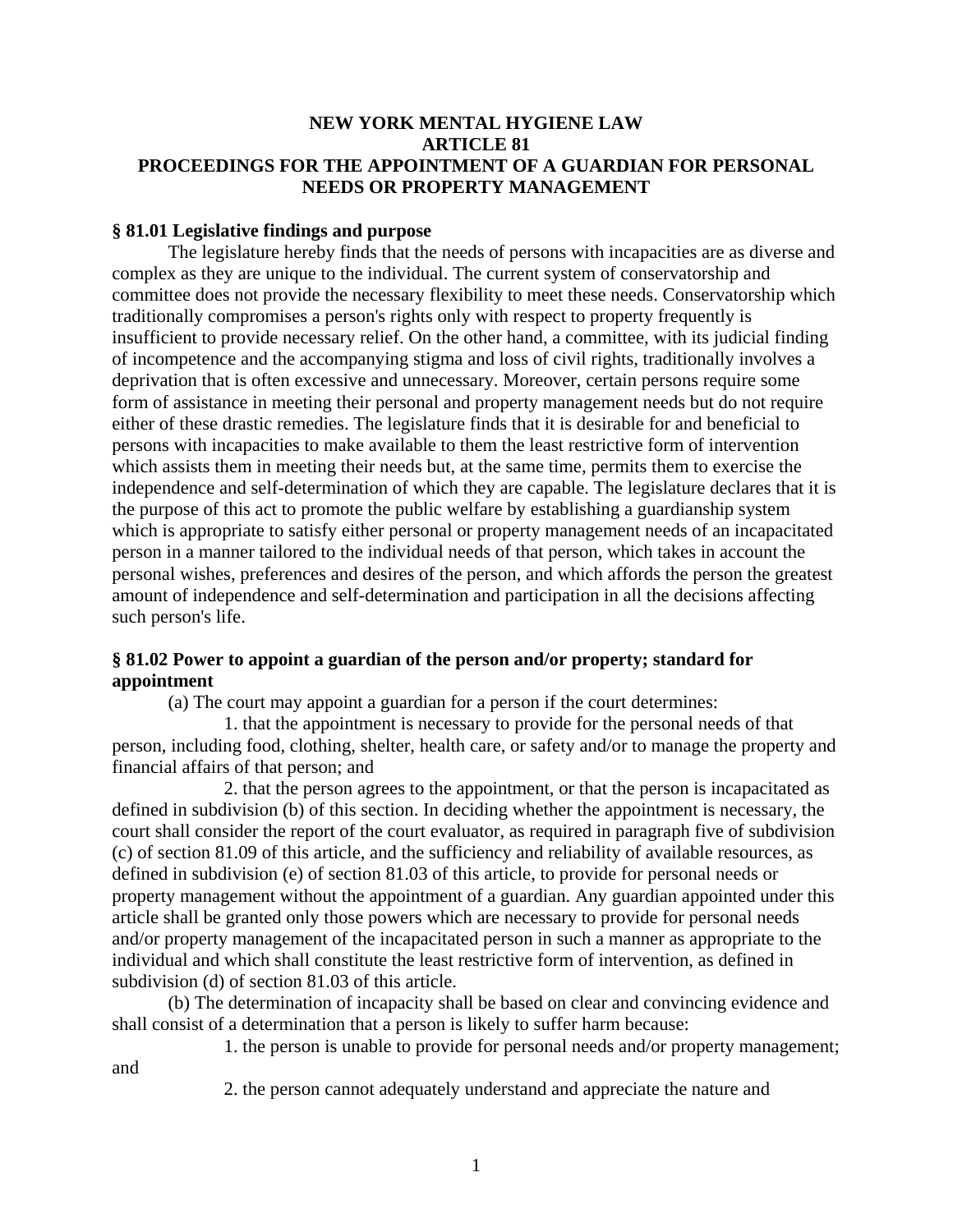consequences of such inability.

 (c) In reaching its determination, the court shall give primary consideration to the functional level and functional limitations of the person. Such consideration shall include an assessment of that person's:

 1. management of the activities of daily living, as defined in subdivision (h) of section 81.03 of this article;

 2. understanding and appreciation of the nature and consequences of any inability to manage the activities of daily living;

 3. preferences, wishes, and values with regard to managing the activities of daily living; and

 4. the nature and extent of the person's property and financial affairs and his or her ability to manage them.

It shall also include an assessment of (i) the extent of the demands placed on the person by that person's personal needs and by the nature and extent of that person's property and financial affairs; (ii) any physical illness and the prognosis of such illness; (iii) any mental disability, as that term is defined in section 1.03 of this chapter, alcoholism or substance dependence as those terms are defined in section 19.03 of this chapter, and the prognosis of such disability, alcoholism or substance dependence; and (iv) any medications with which the person is being treated and their effect on the person's behavior, cognition and judgment.

 (d) In addition, the court shall consider all other relevant facts and circumstances regarding the person's:

1. functional level; and

 2. understanding and appreciation of the nature and consequences of his or her functional limitations.

## **§ 81.03 Definitions**

When used in this article,

 (a) "guardian" means a person who is eighteen years of age or older, a corporation, or a public agency, including a local department of social services, appointed in accordance with terms of this article by the supreme court, the surrogate's court, or the county court to act on behalf of an incapacitated person in providing for personal needs and/or for property management.

 (b) "functional level" means the ability to provide for personal needs and/or the ability with respect to property management.

 (c) "functional limitations" means behavior or conditions of a person which impair the ability to provide for personal needs and/or property management.

 (d) "least restrictive form of intervention" means that the powers granted by the court to the guardian with respect to the incapacitated person represent only those powers which are necessary to provide for that person's personal needs and/or property management and which are consistent with affording that person the greatest amount of independence and self-determination in light of that person's understanding and appreciation of the nature and consequences of his or her functional limitations.

 (e) "available resources" means resources such as, but not limited to, visiting nurses, homemakers, home health aides, adult day care and multipurpose senior citizen centers, powers of attorney, health care proxies, trusts, representative and protective payees, and residential care facilities.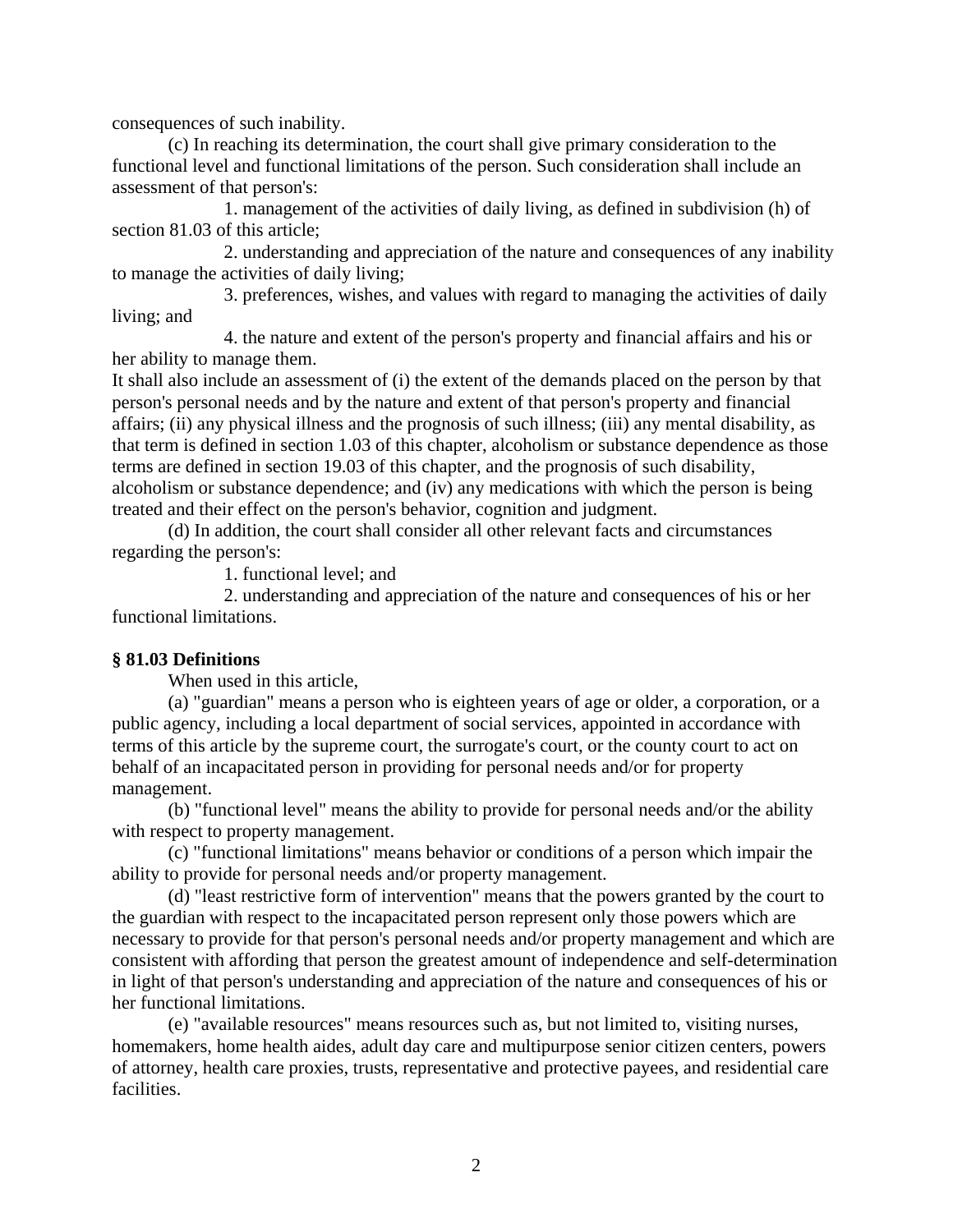(f) "personal needs" means needs such as, but not limited to, food, clothing, shelter, health care, and safety.

 (g) "property management" means taking actions to obtain, administer, protect, and dispose of real and personal property, intangible property, business property, benefits, and income and to deal with financial affairs.

 (h) "activities of daily living" means activities such as, but not limited to, mobility, eating, toileting, dressing, grooming, housekeeping, cooking, shopping, money management, banking, driving or using public transportation, and other activities related to personal needs and to property management.

 (i) "major medical or dental treatment" means a medical, surgical or diagnostic intervention or procedure where a general anesthetic is used or which involves any significant risk or any significant invasion of bodily integrity requiring an incision or producing substantial pain, discomfort, debilitation, or having a significant recovery period, or which involves the administration of psychotropic medication or electroconvulsive therapy; it does not include any routine diagnosis or treatment such as the administration of medications other than chemotherapy for non-psychiatric conditions or nutrition or the extraction of bodily fluids for analysis; dental care performed with a local anesthetic; and any procedures which are provided under emergency circumstances, pursuant to section two thousand five hundred four of the public health law.

 (j) "life sustaining treatment" means medical treatment which is sustaining life functions and without which, according to reasonable medical judgment, the patient will die within a relatively short time period.

 (k) "facility" means a facility, hospital, or school, or an alcoholism facility in this state as such terms are defined in section 1.03 of this chapter, a substance abuse program as such term is defined in article nineteen of this chapter, an adult care facility as such term is defined in section two of the social services law, or a residential health care facility or a general hospital as such terms are defined in section two thousand eight hundred one of the public health law.

 (l) "mental hygiene facility" means a facility, hospital, or school, or an alcoholism facility in this state as such terms are defined in section 1.03 of this chapter.

#### **§ 81.04 Jurisdiction**

 (a) If after a hearing or trial in accordance with the provisions of this article it is determined that relief under this article is necessary, the supreme court, and the county courts outside the city of New York, shall have the power to provide the relief set forth in this article:

- 1. for a resident of the state;
- 2. for a nonresident of the state present in the state;
- 3. for a nonresident of the state pursuant to section 81.18 of this article.

 (b) Notwithstanding the provisions of subdivision (a) of this section, when it appears in any proceeding in the surrogate's court that a person interested in an estate is entitled to money or property as a beneficiary of the estate, or entitled to the proceeds of any action as provided in section 5-4.1 of the estates, powers and trusts law, or to the proceeds of a settlement of a cause of action brought on behalf of an infant for personal injuries, and that the interested person is a resident of, is physically present, or has any property in, the county in which the proceeding is pending and is allegedly incapacitated with respect to property management under the provisions of this article, and the surrogate's court is satisfied after a hearing or trial in accordance with the provisions of this article that the interested person is incapacitated with respect to property management, the surrogate's court shall have the power to order relief for that person with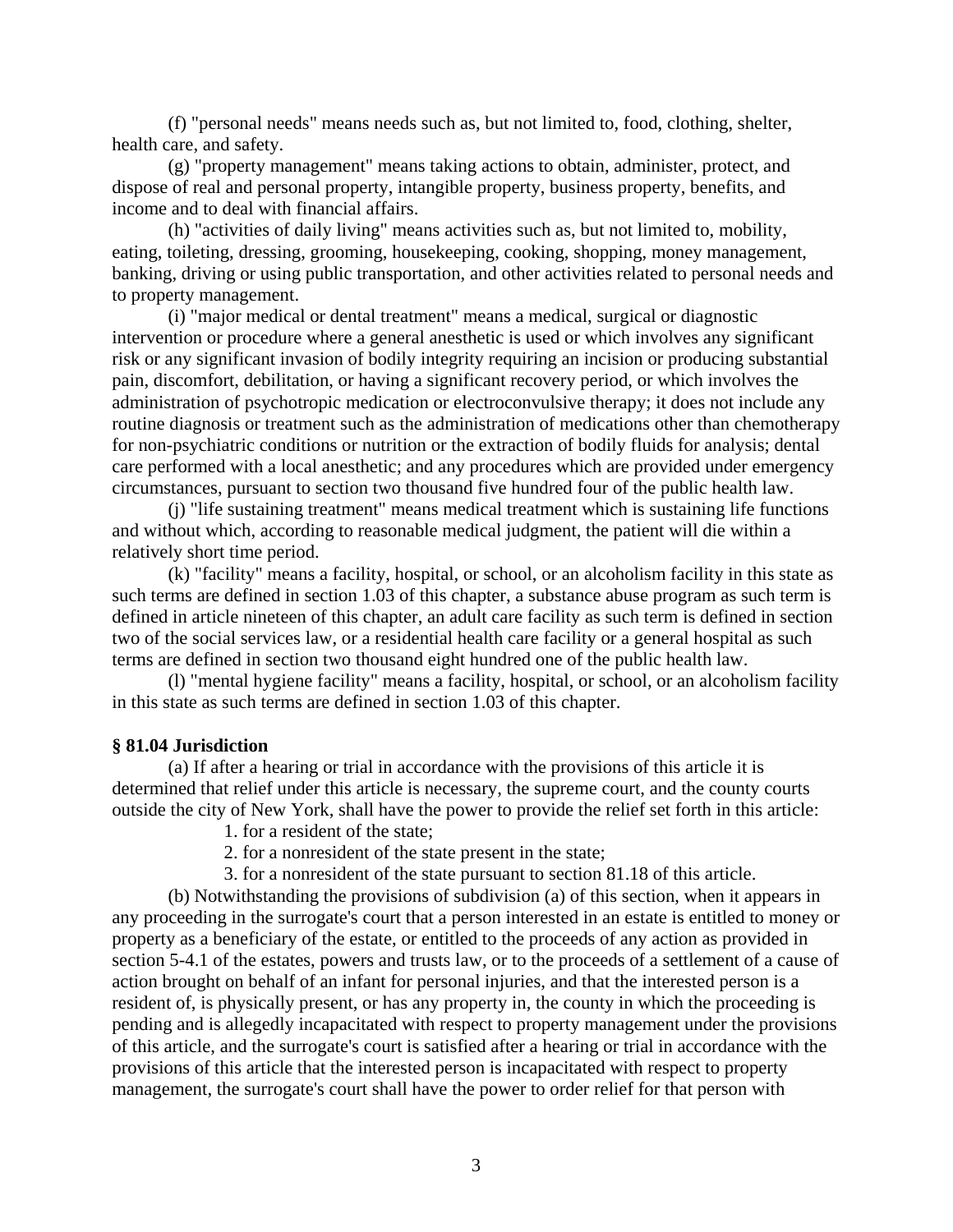respect to property management in accordance with the provisions of this article.

## **§ 81.05 Venue**

 (a) A proceeding under this article shall be brought in the supreme court within the judicial district, or in the county court of the county in which the person alleged to be incapacitated resides, or is physically present, or in the surrogate's court having jurisdiction pursuant to subdivision (b) of section 81.04 of this article. If the person alleged to be incapacitated is being cared for as a resident in a facility, the residence of that person shall be deemed to be in the county where the facility is located and the proceeding shall be brought in that county, subject to application by an interested party for a change in venue to another county because of the inconvenience of the parties or witnesses or the condition of the person alleged to be incapacitated. If the person alleged to be incapacitated is not present in the state, or the residence of such person cannot be ascertained, the residence shall be deemed to be in the county in which all or some of such person's property is situated.

 (b) After the appointment of a guardian, temporary guardian, special guardian, standby guardian, or alternate standby guardians, any proceeding to modify a prior order shall be brought in the supreme court, county court, or surrogate's court which granted the prior order. If, at the time of the application to modify a prior order, the incapacitated person is being cared for as a resident in a facility, the proceeding shall be brought in the county where the facility is located, subject to application by an interested party for a change in venue to the court which granted the prior order because of the inconvenience of the parties or witnesses or the condition of the incapacitated person.

## **§ 81.06 Who may commence a proceeding**

 (a) A proceeding under this article shall be commenced by the filing of the petition with the court by:

1. the person alleged to be incapacitated;

 2. a presumptive distributee of the person alleged to be incapacitated, as that term is defined in subdivision forty-two of section one hundred three of the surrogate's court procedure act;

 3. an executor or administrator of an estate when the alleged incapacitated person is or may be the beneficiary of that estate;

 4. a trustee of a trust when the alleged incapacitated person is or may be the grantor or a beneficiary of that trust;

5. the person with whom the person alleged to be incapacitated resides;

 6. a person otherwise concerned with the welfare of the person alleged to be incapacitated. For purposes of this section a person otherwise concerned with the welfare of the person alleged to be incapacitated may include a corporation, or a public agency, including the department of social services in the county where the person alleged to be incapacitated resides regardless of whether the person alleged to be incapacitated is a recipient of public assistance;

 7. the chief executive officer, or the designee of the chief executive officer, of a facility in which the person alleged to be incapacitated is a patient or resident.

# **§ 81.07 Notice**

 (a) Proceeding. A proceeding under this article shall be commenced upon the filing of the petition.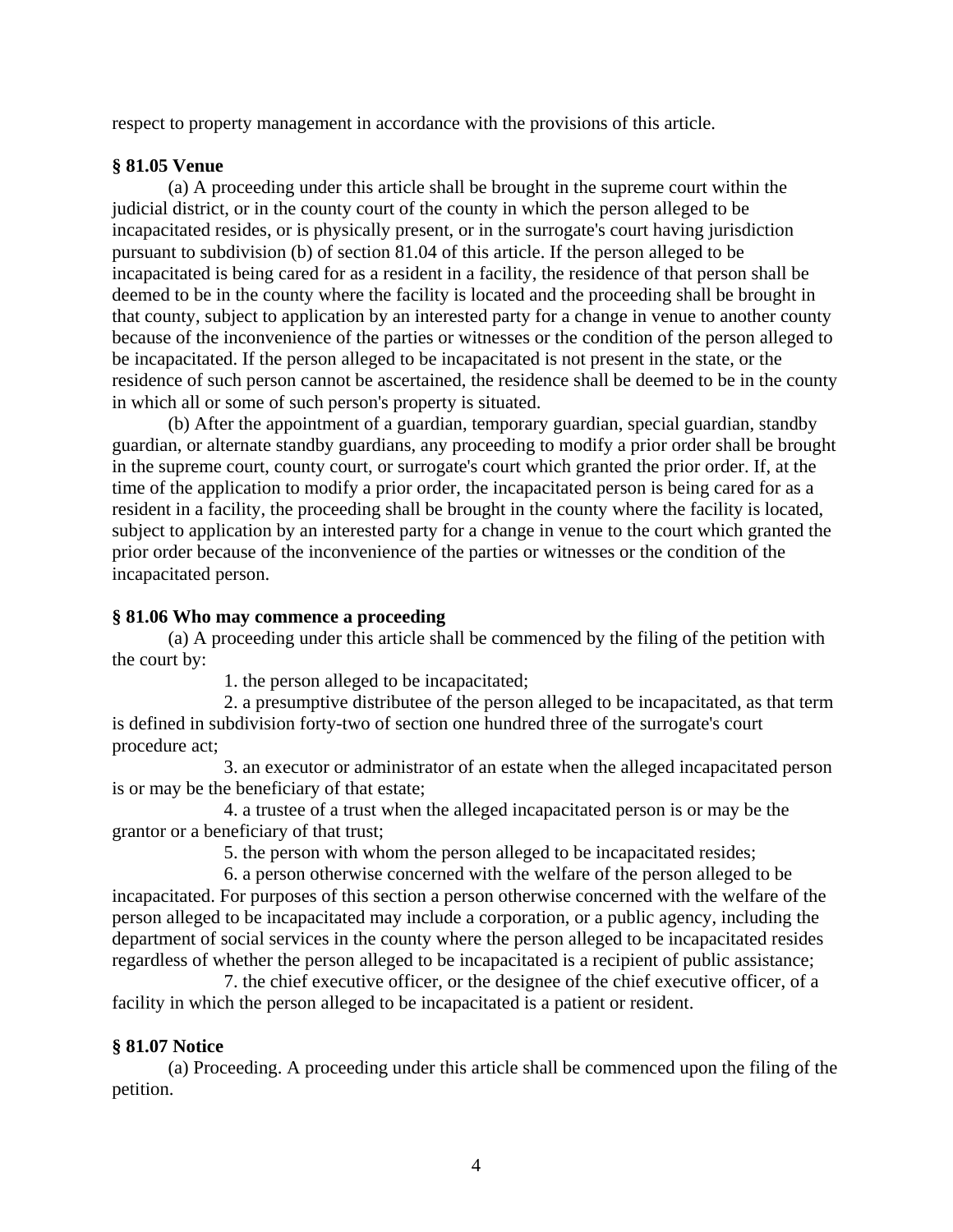(b) Order to show cause. Upon the filing of the petition, the court shall:

 1. set the date on which the order to show cause is heard no more than twentyeight days from the date of the signing of the order to show cause. The court may for good cause shown set a date less than twenty-eight days from the date of the signing of the order to show cause. The date of the hearing may be adjourned only for good cause shown;

 2. include in the order to show cause the name, address, and telephone number of the person appointed as court evaluator in accordance with section 81.09 of this article;

 3. require the order to show cause to be served together with a copy of the petition and any supporting papers upon the alleged incapacitated person, the court evaluator, and counsel for the alleged incapacitated person in the form and manner prescribed in this section; the court shall not require that supporting papers contain medical information; and

 4. require notice of the proceeding together with a copy of the order to show cause to be given to the persons identified in paragraph one of subdivision (e) of this section and in the form and manner prescribed in this section.

 (c) Form of the order to show cause. The order to show cause shall be written in large type, in plain language, and in a language other than English if necessary to inform the person alleged to be incapacitated of his or her rights, and shall include the following information:

1. date, time, and place of the hearing of the petition;

 2. a clear and easily readable statement of the rights of the person alleged to be incapacitated that are set forth in section 81.11 of this article;

 3. the name, address, and telephone number of the person appointed as court evaluator pursuant to section 81.09 of this article;

 4. the name, address, and telephone number of the attorney if one has been appointed for the person alleged to be incapacitated pursuant to section 81.10 of this article; and

 5. a list of the powers which the guardian would have the authority to exercise on behalf of the person alleged to be incapacitated if the relief sought in the petition is granted.

 (d) Legend. The order to show cause shall also include on its face the following legend in twelve point or larger bold face double spaced type:

#### **IMPORTANT**

 **An application has been filed in court by \_\_\_\_\_\_\_\_\_\_ who believes you may be unable to take care of your personal needs or financial affairs. (10) 6d is asking that someone be appointed to make decisions for you. With this paper is a copy of the application to the court showing why (10) 6d believes you may be unable to take care of your personal needs or financial affairs. Before the court makes the appointment of someone to make decisions for you the court holds a hearing at which you are entitled to be present and to tell the judge if you do not want anyone appointed. This paper tells you when the court hearing will take place. If you do not appear in court, your rights may be seriously affected.** 

 **You have the right to demand a trial by jury. You must tell the court if you wish to have a trial by jury. If you do not tell the court, the hearing will be conducted without a jury. The name and address, and telephone number of the clerk of the court are:** 

 **The court has appointed a court evaluator to explain this proceeding to you and to investigate the claims made in the application. The court may give the court evaluator permission to inspect your medical, psychological, or psychiatric records. You have the right to tell the judge if you do not want the court evaluator to be given that permission.**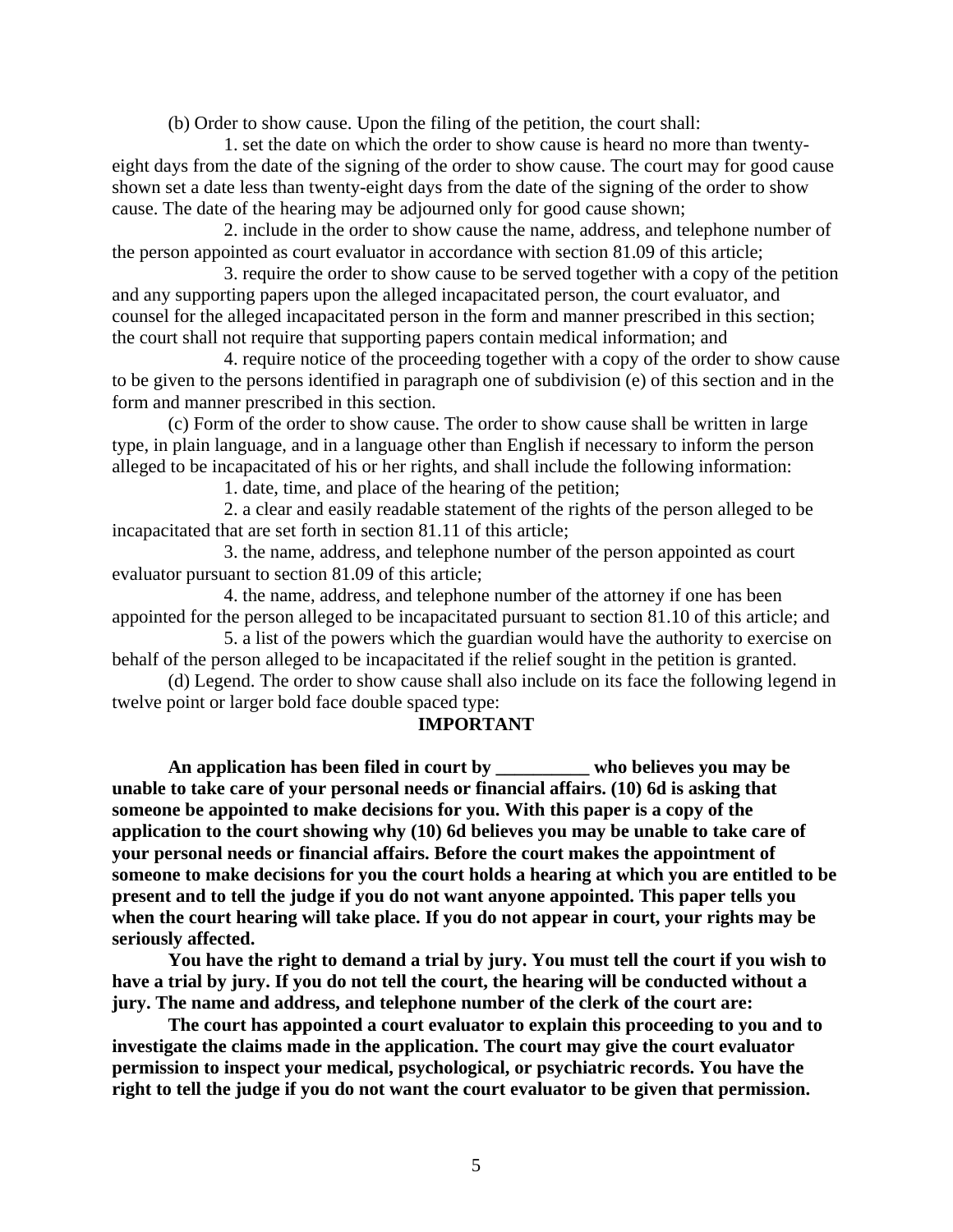The court evaluator's name, address, and telephone number are:

 **You are entitled to have a lawyer of your choice represent you. If you want the court to appoint a lawyer to help you and represent you, the court will appoint a lawyer for you. You will be required to pay that lawyer unless you do not have the money to do so.** 

(e) Service of the order to show cause.

1. The persons entitled to service of the order to show cause shall include:

(i) the person alleged to be incapacitated; and

(ii) the attorney for the person alleged to be incapacitated, if known to the

petitioner; and

(iii) the court evaluator.

2. Manner of service.

 (i) the order to show cause and a copy of the petition shall be personally delivered to the person alleged to be incapacitated not less than fourteen days prior to the hearing date of the order to show cause. However, the court may direct that the order to show cause and a copy of the petition be served on the person alleged to be incapacitated in a manner other than personal delivery when the petitioner demonstrates to the court's satisfaction that the person alleged to be incapacitated has refused to accept service.

 (ii) the order to show cause and a copy of the petition shall be served upon the court evaluator and the attorney for the alleged incapacitated person, if there is one, by facsimile, provided that a facsimile telephone number is designated by the attorney for that purpose, or by delivering the papers personally or by overnight delivery service to the office of the court evaluator and the attorney for the alleged incapacitated person, if there is one, within three business days following the appointment of the court evaluator and the appointment of the attorney or the appearance of an attorney retained by the alleged incapacitated person.

 3. The court may direct that the order to show cause be served within a time period less than the period required in paragraph two of this subdivision for good cause shown.

 (f) Form of the notice of the proceeding. The notice of the proceeding shall substantially set forth:

 1. The name and address of the alleged incapacitated person to whom the guardianship proceeding relates;

2. The name and address of the petitioner;

- 3. The names of all persons to be given notice of the proceeding;
- 4. The time when and the place where the order to show cause shall be heard;
- 5. The object of the proceeding and the relief sought in the petition;
- 6. The name, address and telephone number of the petitioner's attorney.

(g) Notice of the proceeding.

1. Persons entitled to notice of the proceeding shall include:

 (i) the following persons, other than the petitioner, who are known to the petitioner or whose existence and address can be ascertained by the petitioner with reasonably diligent efforts: the spouse of the person alleged to be incapacitated, if any; the parents of the person alleged to be incapacitated, if living; the adult children of the person alleged to be incapacitated, if any; the adult siblings of the person alleged to be incapacitated, if any; the person or persons with whom person alleged to be incapacitated resides; and

 (ii) in the event no person listed in subparagraph (i) of this paragraph is given notice, then notice shall be given to at least one and not more than three of the living relatives of the person alleged to be incapacitated in the nearest degree of kinship who are known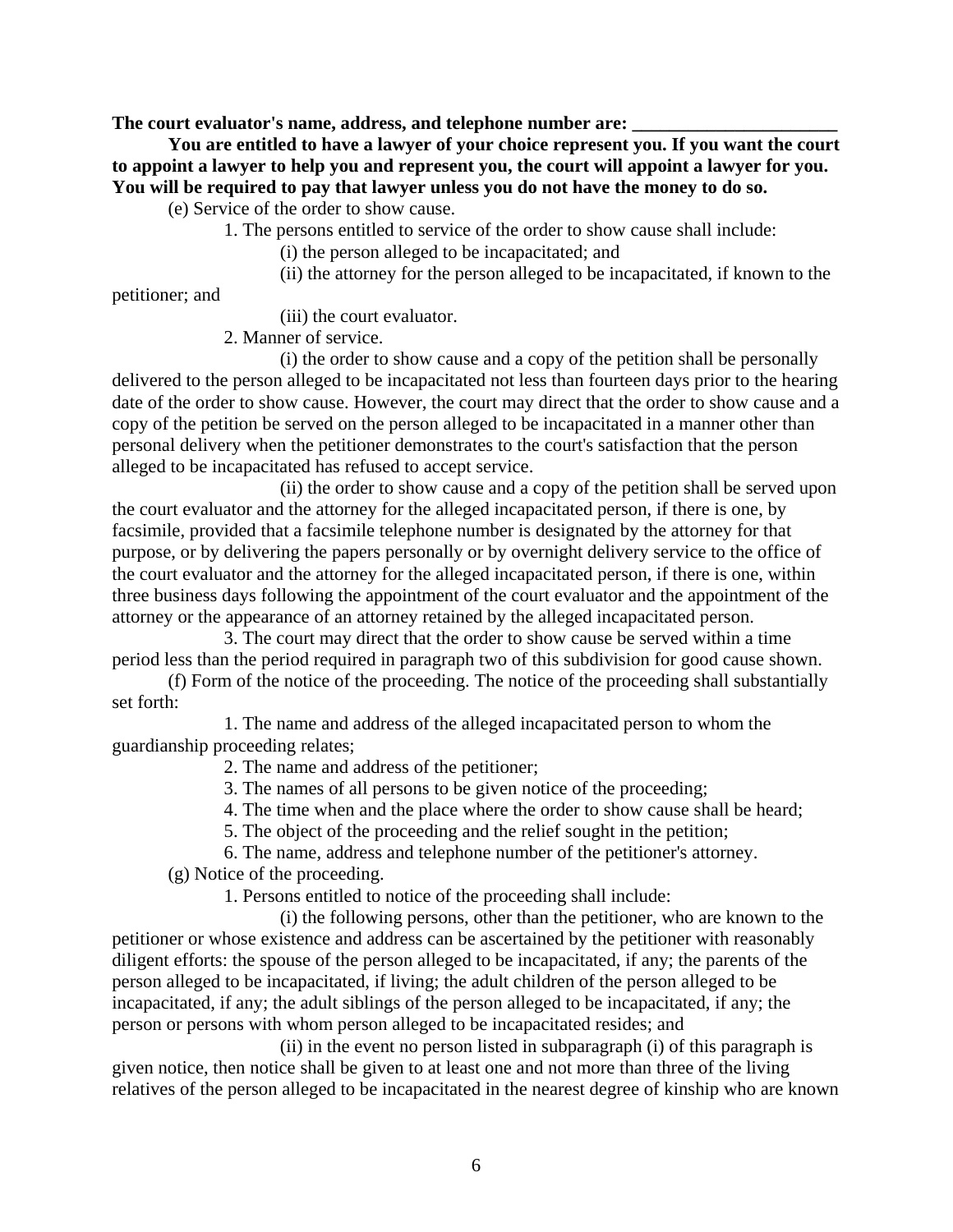to the petitioner or whose existence and address can be ascertained by the petitioner with reasonably diligent efforts; and

 (iii) any person or persons designated by the alleged incapacitated person with authority pursuant to sections 5-1501, 5-1505, and 5-1506 of the general obligations law, or sections two thousand nine hundred five and two thousand nine hundred eighty-one of the public health law, if known to the petitioner; and

 (iv) if known to the petitioner, any person, whether or not a relative of the person alleged to be incapacitated, or organization that has demonstrated a genuine interest in promoting the best interests of the person alleged to be incapacitated such as by having a personal relationship with the person, regularly visiting the person, or regularly communicating with the person; and

 (v) if it is known to the petitioner that the person alleged to be incapacitated receives public assistance or protective services under article nine-B of the social services law, the local department of social services; and

 (vi) if the person alleged to be incapacitated resides in a facility, the chief executive officer in charge of the facility; and

 (vii) if the person alleged to be incapacitated resides in a mental hygiene facility, the mental hygiene legal service of the judicial department in which the residence is located; and

 (viii) such other persons as the court may direct based on the recommendation of the court evaluator in accordance with subparagraph (xvii) of paragraph five of subdivision (c) of section 81.09 of this article.

 2. Notice of the proceeding together with a copy of the order to show cause shall be mailed to the persons identified in paragraph one of this subdivision not less than fourteen days prior to the hearing date in the order to show cause.

 3. The court may direct that the notice of proceeding be mailed within a time period less than the period required in paragraph two of this subdivision for good cause shown.

# **§ 81.08 Petition**

(a) The petition shall be verified under oath and shall include the following information:

 1. the name, age, address, and telephone number of the person alleged to be incapacitated;

 2. the name, address, and telephone number of the person or persons with whom the person alleged to be incapacitated resides, if any, and the name, address and telephone number of any persons that the petitioner intends to serve with the order to show cause and the nature of their relationship to the alleged incapacitated person;

 3. a description of the alleged incapacitated person's functional level including that person's ability to manage the activities of daily living, behavior, and understanding and appreciation of the nature and consequences of any inability to manage the activities of daily living;

 4. if powers are sought with respect to the personal needs of the alleged incapacitated person, specific factual allegations as to the personal actions or other actual occurrences involving the person alleged to be incapacitated which are claimed to demonstrate that the person is likely to suffer harm because he or she cannot adequately understand and appreciate the nature and consequences of his or her inability to provide for personal needs;

5. if powers are sought with respect to property management for the alleged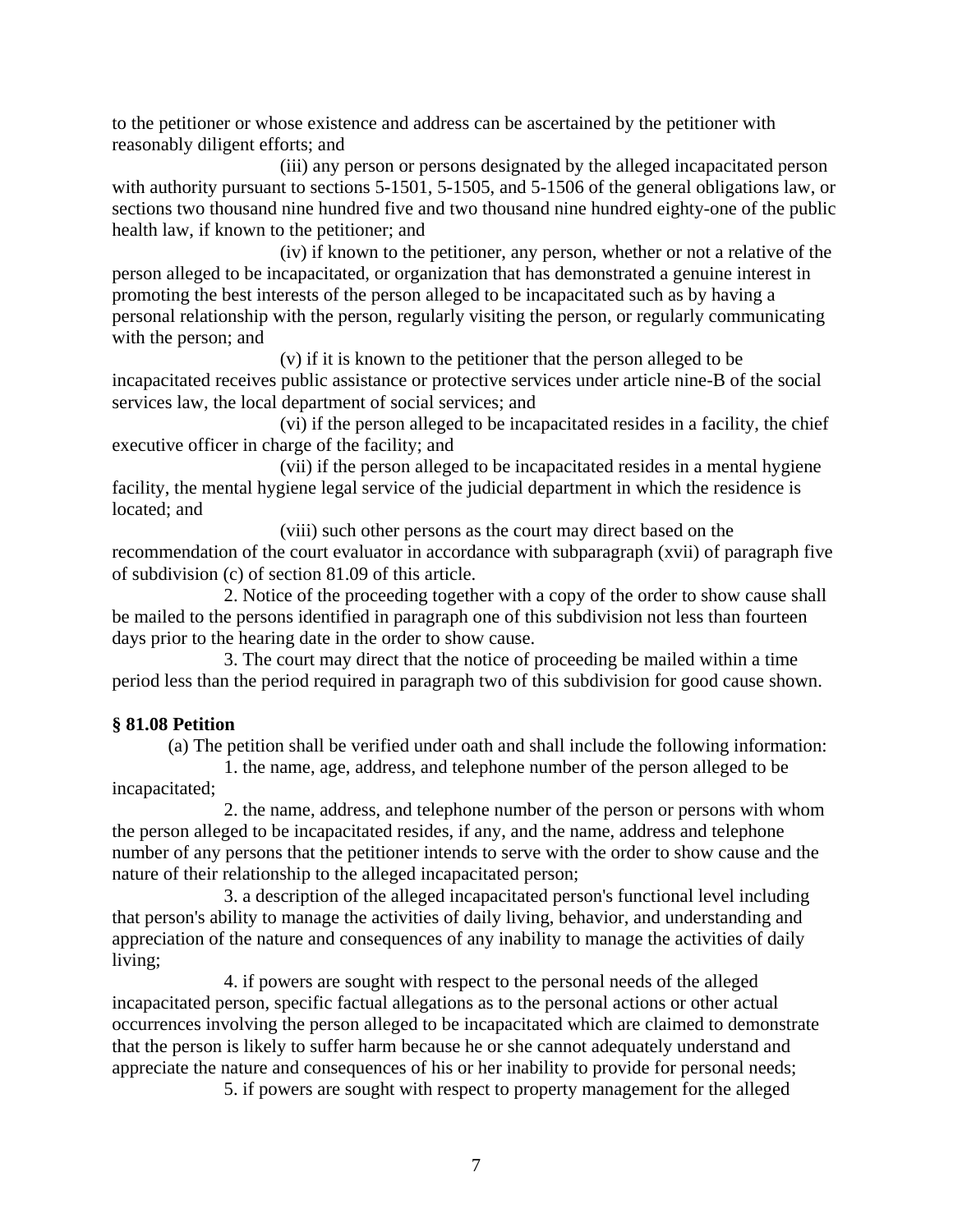incapacitated person, specific factual allegations as to the financial transactions or other actual occurrences involving the person alleged to be incapacitated which are claimed to demonstrate that the person is likely to suffer harm because he or she cannot adequately understand and appreciate the nature and consequences of his or her inability to provide for property management; if powers are sought to transfer a part of the alleged incapacitated person's property or assets to or for the benefit of another person, including the petitioner or guardian, the petition shall include the information required by subdivision (b) of section 81.21 of this article;

 6. the particular powers being sought and their relationship to the functional level and needs of the person alleged to be incapacitated;

7. the duration of the powers being sought;

 8. the approximate value and description of the financial resources of the person alleged to be incapacitated and whether, to the best of the petitioner's knowledge, the person is a recipient of public assistance;

 9. the nature and amount of any claim, debt, or obligations of the person alleged to be incapacitated, to the best of the petitioner's knowledge;

 10. the names, addresses, and telephone numbers of presumptive distributees of the person alleged to be incapacitated as that term is defined in subdivision forty-two of section one hundred three of the surrogate's court procedure act unless they are unknown and cannot be reasonably ascertained;

11. the name, address, and telephone number of the petitioner;

 12. the name, address, and telephone number of the person or persons, if any, proposed as guardian and standby guardian, the relationship of the proposed guardian or standby guardian to the person alleged to be incapacitated, and the reasons why the proposed guardian or standby guardian is suitable to exercise the powers necessary to assist the person alleged to be incapacitated;

13. any relief sought pursuant to section 81.23 of this article;

 14. the available resources, if any, that have been considered by the petitioner and the petitioner's opinion as to their sufficiency and reliability;

 15. any other information which in the petitioner's opinion will assist the court evaluator in completing the investigation and report in accordance with section 81.09 of this article.

## **§ 81.09 Appointment of court evaluator**

 (a) At the time of the issuance of the order to show cause, the court shall appoint a court evaluator.

 (b) 1. the court may appoint as court evaluator any person including, but not limited to, the mental hygiene legal service in the judicial department where the person resides, a not-forprofit corporation, an attorney-at-law, physician, psychologist, accountant, social worker, or nurse, with knowledge of property management, personal care skills, the problems associated with disabilities, and the private and public resources available for the type of limitations the person is alleged to have. The name of the court evaluator shall be drawn from a list maintained by the office of court administration;

 2. if the court appoints the mental hygiene legal service as the evaluator and upon investigation in accordance with section 81.10 of this article it appears to the mental hygiene legal service that the mental hygiene legal service represents the person alleged to be incapacitated as counsel, or that counsel should otherwise be appointed in accordance with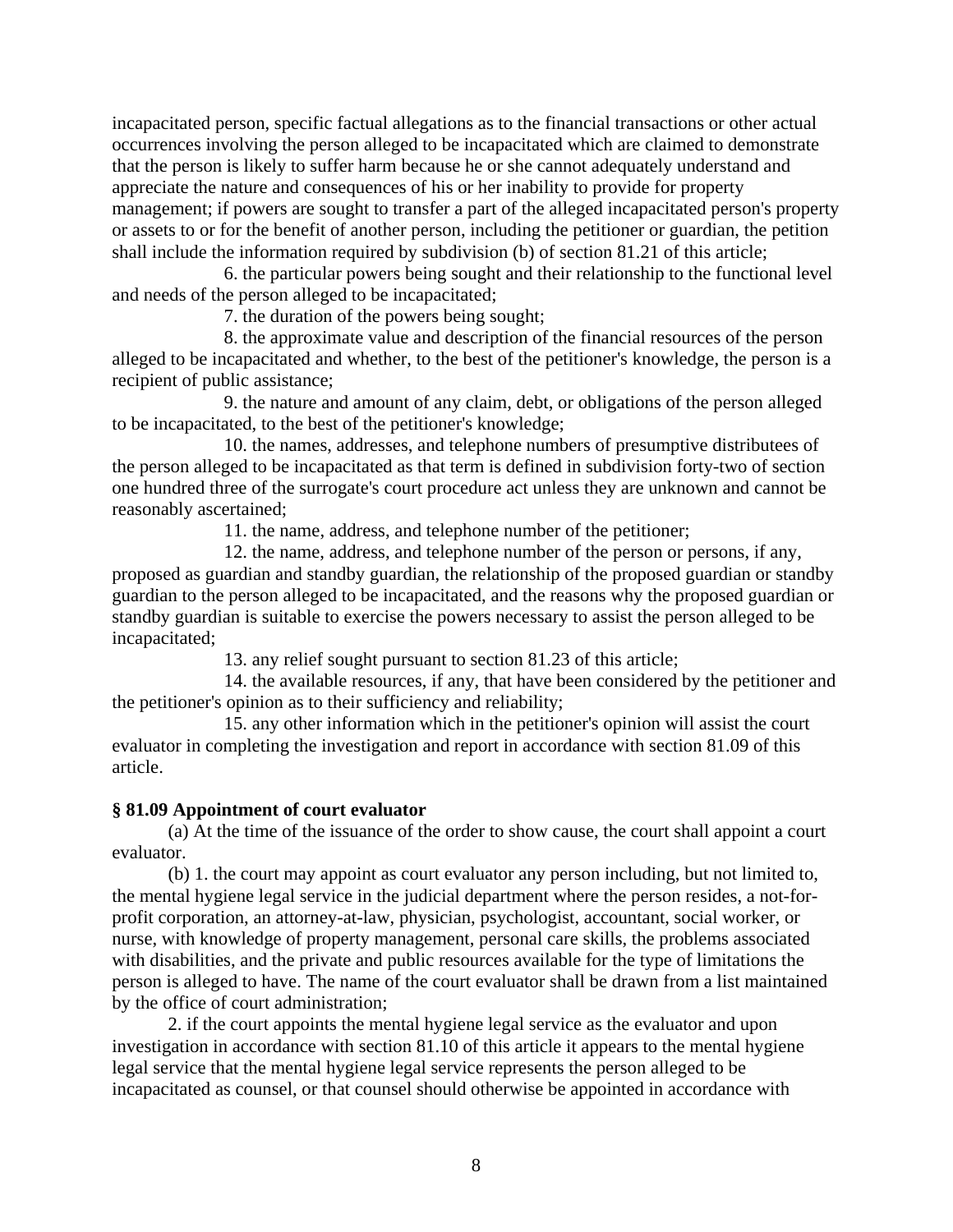section 81.10 of this article for the person alleged to be incapacitated, the mental hygiene legal service shall so report to the court. The mental hygiene legal service shall be relieved of its appointment as court evaluator whenever the mental hygiene legal service represents as counsel, or is assigned to represent as counsel, the person alleged to be incapacitated.

(c) The duties of the court evaluator shall include the following:

 1. meeting, interviewing, and consulting with the person alleged to be incapacitated regarding the proceeding.

 2. determining whether the alleged incapacitated person understands English or only another language, and explaining to the person alleged to be incapacitated, in a manner which the person can reasonably be expected to understand, the nature and possible consequences of the proceeding, the general powers and duties of a guardian, available resources, and the rights to which the person is entitled, including the right to counsel.

 3. determining whether the person alleged to be incapacitated wishes legal counsel of his or her own choice to be appointed and otherwise evaluating whether legal counsel should be appointed in accordance with section 81.10 of this article.

 4. interviewing the petitioner, or, if the petitioner is a facility or government agency, a person within the facility or agency fully familiar with the person's condition, affairs and situation.

 5. investigating and making a written report and recommendations to the court; the report and recommendations shall include the court evaluator's personal observations as to the person alleged to be incapacitated and his or her condition, affairs and situation, as well as information in response to the following questions:

 (i) does the person alleged to be incapacitated agree to the appointment of the proposed guardian and to the powers proposed for the guardian;

 (ii) does the person wish legal counsel of his or her own choice to be appointed or is the appointment of counsel in accordance with section 81.10 of this article otherwise appropriate;

(iii) can the person alleged to be incapacitated come to the courthouse for

the hearing;

 (iv) if the person alleged to be incapacitated cannot come to the courthouse, is the person completely unable to participate in the hearing;

 (v) if the person alleged to be incapacitated cannot come to the courthouse, would any meaningful participation result from the person's presence at the hearing;

 (vi) are available resources sufficient and reliable to provide for personal needs or property management without the appointment of a guardian;

 (vii) how is the person alleged to be incapacitated functioning with respect to the activities of daily living and what is the prognosis and reversibility of any physical and mental disabilities, alcoholism or substance dependence? The response to this question shall be based on the evaluator's own assessment of the person alleged to be incapacitated to the extent possible, and where necessary, on the examination of assessments by third parties, including records of medical, psychological and/or psychiatric examinations obtained pursuant to subdivision (d) of this section. As part of this review, the court evaluator shall consider the diagnostic and assessment procedures used to determine the prognosis and reversibility of any disability and the necessity, efficacy, and dose of each prescribed medication;

 (viii) what is the person's understanding and appreciation of the nature and consequences of any inability to manage the activities of daily living;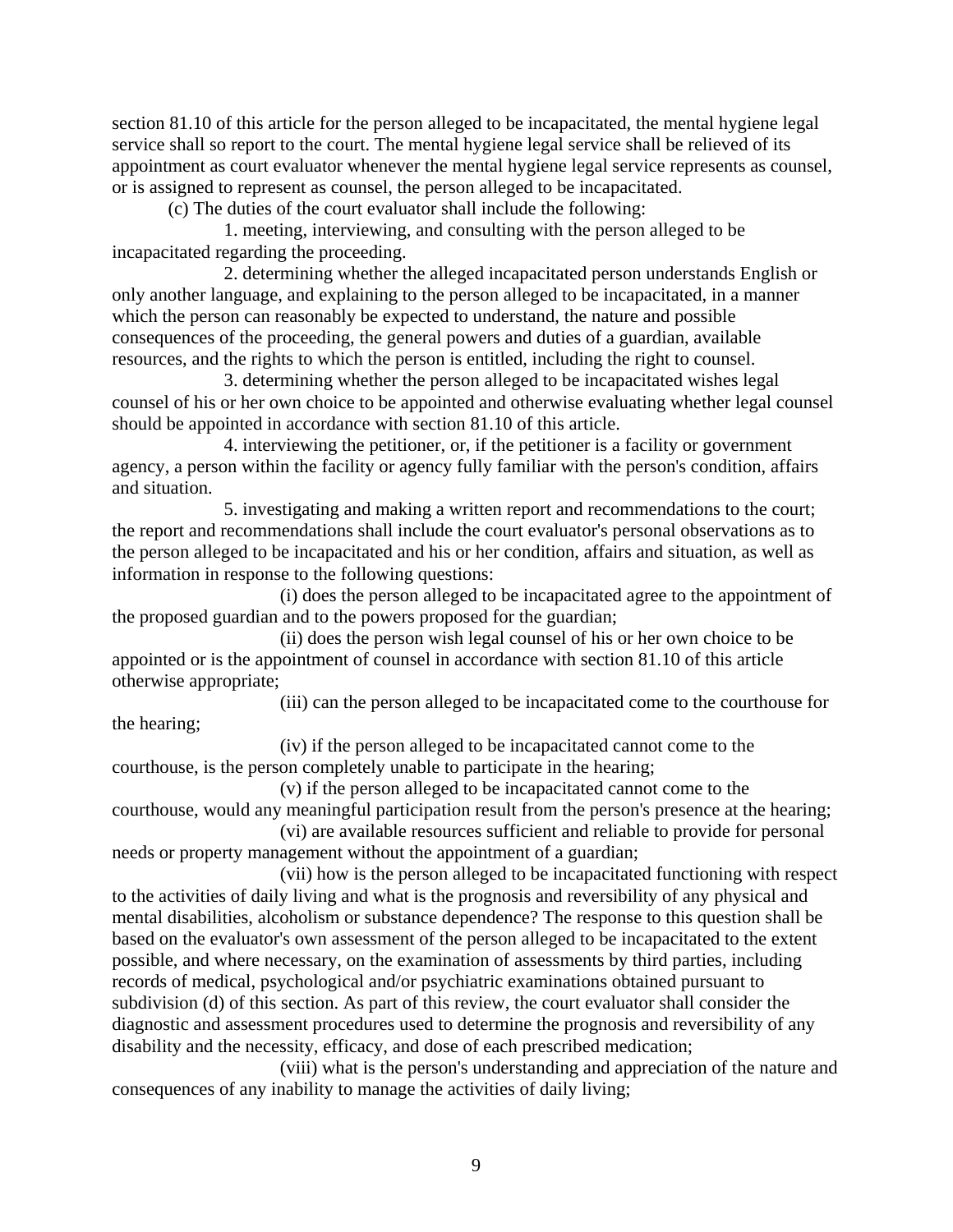(ix) what is the approximate value and nature of the financial resources of the person alleged to be incapacitated;

 (x) what are the person's preferences, wishes, and values with regard to managing the activities of daily living;

 (xi) has the person alleged to be incapacitated made any appointment or delegation pursuant to section 5-1501, 5-1505, or 5-1506 of the general obligations law, section two thousand nine hundred sixty-five or two thousand nine hundred eighty-one of the public health law, or a living will;

 (xii) what would be the least restrictive form of intervention consistent with the person's functional level and the powers proposed for the guardian;

 (xiii) what assistance is necessary for those who are financially dependent upon the person alleged to be incapacitated;

 (xiv) is the choice of proposed guardian appropriate, including a guardian nominated by the allegedly incapacitated person pursuant to section 81.17 or subdivision (c) of section 81.19 of this article; and what steps has the proposed guardian taken or does the proposed guardian intend to take to identify and meet the current and emerging needs of the person alleged to be incapacitated unless that information has been provided to the court by the local department of social services when the proposed guardian is a community guardian program operating pursuant to the provisions of title three of article nine-B of the social services law;

 (xv) what potential conflicts of interest, if any, exist between or among family members and/or other interested parties regarding the proposed guardian or the proposed relief;

 (xvi) what potential conflicts of interest, if any, exist involving the person alleged to be incapacitated, the petitioner, and the proposed guardian; and

 (xvii) are there any additional persons who should be given notice and an opportunity to be heard.

 In addition, the report and recommendations shall include any information required under subdivision (e) of this section, and any additional information required by the court.

 6. interviewing or consulting with professionals having specialized knowledge in the area of the person's alleged incapacity including but not limited to mental retardation, developmental disabilities, alcohol and substance abuse, and geriatrics.

 7. retaining an independent medical expert where the court finds it is appropriate, the cost of which is to be charged to the estate of the allegedly incapacitated person unless the person is indigent.

 8. conducting any other investigations or making recommendations with respect to other subjects as the court deems appropriate.

9. attending all court proceedings and conferences.

 (d) The court evaluator may apply to the court for permission to inspect records of medical, psychological and/or psychiatric examinations of the person alleged to be incapacitated; except as otherwise provided by federal or state law, if the court determines that such records are likely to contain information which will assist the court evaluator in completing his or her report to the court, the court may order the disclosure of such records to the court evaluator, notwithstanding the physician/patient privilege, the psychologist/patient privilege, or the social worker/client privilege as set forth in sections four thousand five hundred four, four thousand five hundred seven, and four thousand five hundred eight of the civil practice law and rules; if the court orders that such records be disclosed to the court evaluator, the court may, upon the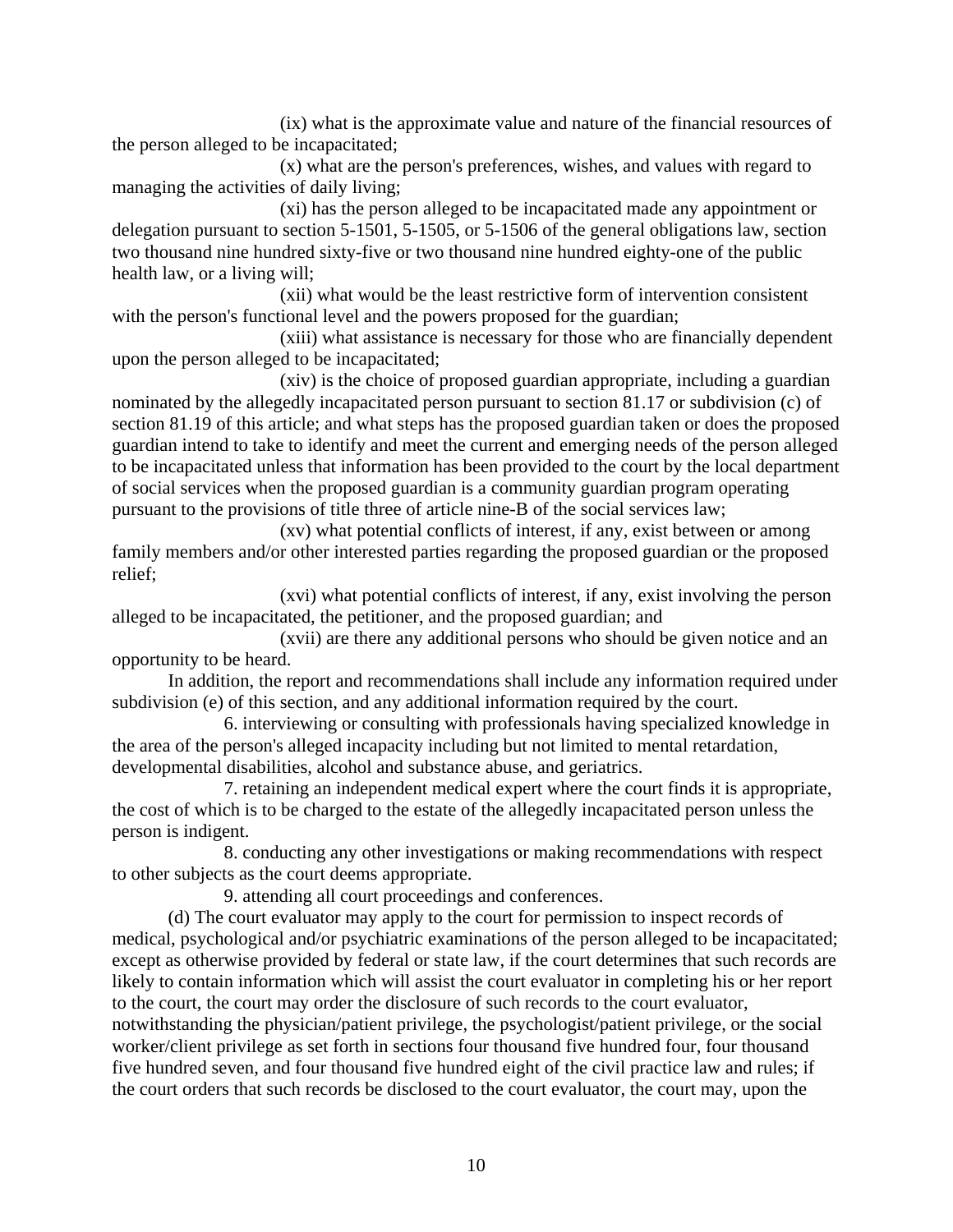court's own motion, at the request of the court evaluator, or upon the application of counsel for the person alleged to be incapacitated, or the petitioner, also direct such further disclosure of such records as the court deems proper.

 (e) The court evaluator shall have the authority to take the steps necessary to preserve the property of the person alleged to be incapacitated pending the hearing in the event the property is in danger of waste, misappropriation, or loss; if the court evaluator exercises authority under this subdivision, the court evaluator shall immediately advise the court of the actions taken and include in his or her report to the court an explanation of the actions the court evaluator has taken and the reasons for such actions.

 (f) When judgment grants a petition, the court may award a reasonable compensation to a court evaluator, including the mental hygiene legal service, payable by the estate of the allegedly incapacitated person. When a judgment denies or dismisses a petition, the court may award a reasonable allowance to a court evaluator, including the mental hygiene legal service, payable by the petitioner or by the person alleged to be incapacitated, or both in such proportions as the court may deem just. When the person alleged to be incapacitated dies before the determination is made in the proceeding, the court may award a reasonable allowance to a court evaluator, payable by the petitioner or by the estate of the decedent, or by both in such proportions as the court may deem just.

### **§ 81.10 Counsel**

 (a) Any person for whom relief under this article is sought shall have the right to choose and engage legal counsel of the person's choice. In such event, any attorney appointed pursuant to this section shall continue his or her duties until the court has determined that retained counsel has been chosen freely and independently by the alleged incapacitated person.

 (b) If the person alleged to be incapacitated is not represented by counsel at the time of the issuance of the order to show cause, the court evaluator shall assist the court in accordance with subdivision (c) of section 81.09 of this article in determining whether counsel should be appointed.

 (c) The court shall appoint counsel in any of the following circumstances unless the court is satisfied that the alleged incapacitated person is represented by counsel of his or her own choosing:

1. the person alleged to be incapacitated requests counsel;

2. the person alleged to be incapacitated wishes to contest the petition;

 3. the person alleged to be incapacitated does not consent to the authority requested in the petition to move the person alleged to be incapacitated from where that person presently resides to a nursing home or other residential facility as those terms are defined in section two thousand eight hundred one of the public health law, or other similar facility;

 4. if the petition alleges that the person is in need of major medical or dental treatment and the person alleged to be incapacitated does not consent;

 5. the petition requests the appointment of a temporary guardian pursuant to section 81.23 of this article;

 6. the court determines that a possible conflict may exist between the court evaluator's role and the advocacy needs of the person alleged to be incapacitated;

 7. if at any time the court determines that appointment of counsel would be helpful to the resolution of the matter.

(d) If the person refuses the assistance of counsel, the court may, nevertheless, appoint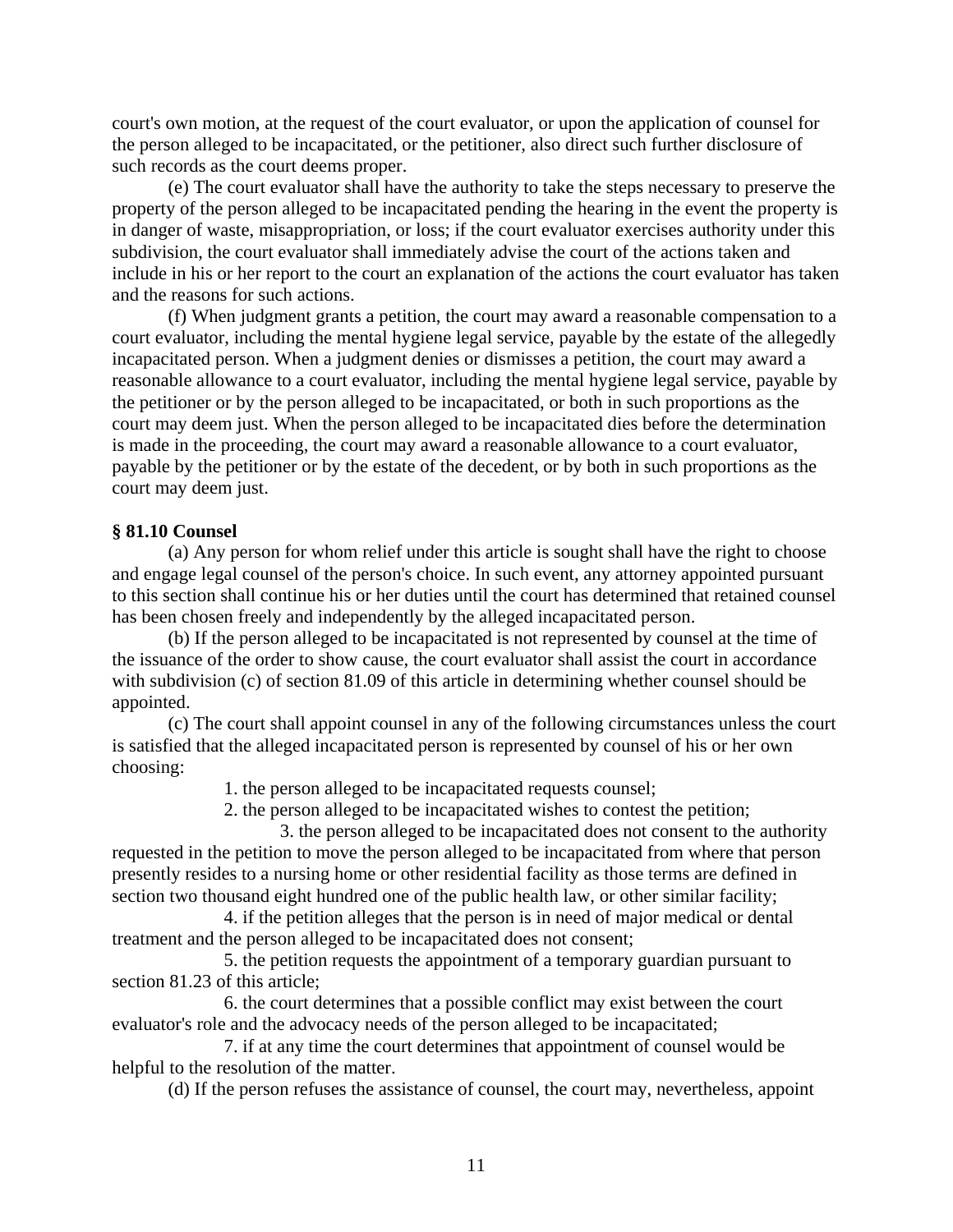counsel if the court is not satisfied that the person is capable of making an informed decision regarding the appointment of counsel.

 (e) The court may appoint as counsel the mental hygiene legal service in the judicial department where the residence is located.

 (f) The court shall determine the reasonable compensation for the mental hygiene legal service or any attorney appointed pursuant to this section. The person alleged to be incapacitated shall be liable for such compensation unless the court is satisfied that the person is indigent. If the petition is dismissed, the court may in its discretion direct that petitioner pay such compensation for the person alleged to be incapacitated. When the person alleged to be incapacitated dies before the determination is made in the proceeding, the court may award reasonable compensation to the mental hygiene legal service or any attorney appointed pursuant to this section, payable by the petitioner or the estate of the decedent or by both in such proportions as the court may deem just.

 (g) If the court appoints counsel under this section, the court may dispense with the appointment of a court evaluator or may vacate or suspend the appointment of a previously appointed court evaluator.

#### **§ 81.11 Hearing**

 (a) A determination that the appointment of a guardian is necessary for a person alleged to be incapacitated shall be made only after a hearing.

 (b) In a proceeding brought pursuant to this article any party to the proceeding shall have the right to:

- 1. present evidence;
- 2. call witnesses, including expert witnesses;
- 3. cross examine witnesses, including witnesses called by the court;
- 4. be represented by counsel of his or her choice.

 (c) The hearing must be conducted in the presence of the person alleged to be incapacitated, either at the courthouse or where the person alleged to be incapacitated resides, so as to permit the court to obtain its own impression of the person's capacity. If the person alleged to be incapacitated physically cannot come or be brought to the courthouse, the hearing must be conducted where the person alleged to be incapacitated resides unless:

1. the person is not present in the state; or

 2. all the information before the court clearly establishes that (i) the person alleged to be incapacitated is completely unable to participate in the hearing or (ii) no meaningful participation will result from the person's presence at the hearing.

 (d) If the hearing is conducted without the presence of the person alleged to be incapacitated and the court appoints a guardian, the order of appointment shall set forth the factual basis for conducting the hearing without the presence of the person for whom the appointment is made.

 (e) If the hearing is conducted in the presence of the person alleged to be incapacitated and the person is not represented by counsel, the court shall explain to that person, on the record, the purpose and possible consequences of the proceeding, the right to be represented by counsel and the fact that the court will appoint an attorney to represent the person alleged to be incapacitated if the person wishes to be represented by counsel, and shall inquire of the person whether he or she wishes to have an attorney appointed. If the person refuses the assistance of counsel, the court may nevertheless appoint counsel if the court is not satisfied that the person is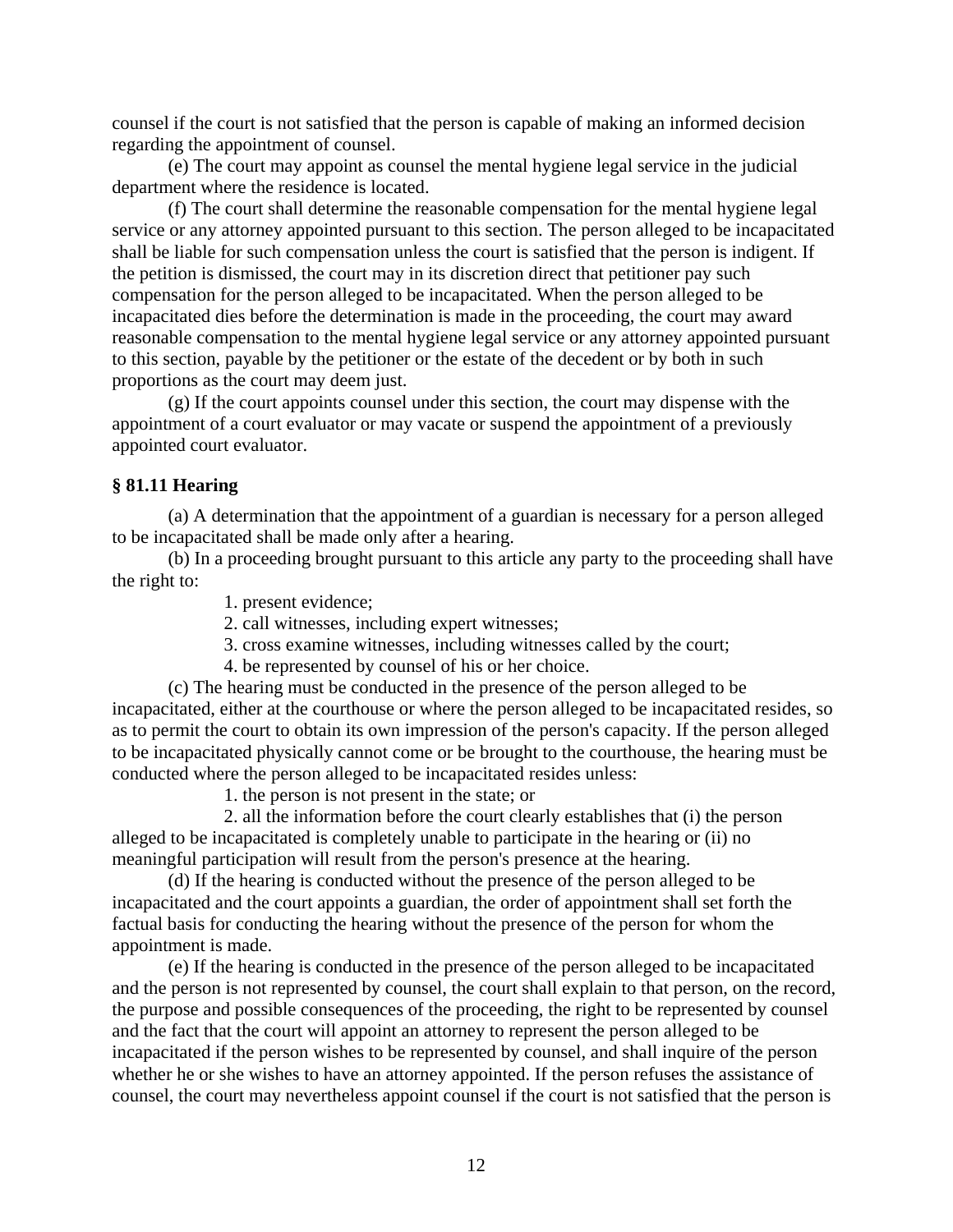capable of making an informed decision regarding the appointment of counsel.

 (f) If on or before the return date designated in the order to show cause the alleged incapacitated person or counsel for the alleged incapacitated person raises issues of fact regarding the need for an appointment under this article and demands a jury trial of such issues, the court shall order a trial by jury there-of. Failure to make such a demand shall be deemed a waiver of the right to trial by jury.

### **§ 81.12 Burden and quantum of proof**

 (a) A determination that a person is incapacitated under the provisions of this article must be based on clear and convincing evidence. The burden of proof shall be on the petitioner.

 (b) The court may, for good cause shown, waive the rules of evidence. The report of the court evaluator may be admitted in evidence if the court evaluator testifies and is subject to cross examination; provided, however, that if the court determines that information contained in the report is, in the particular circumstance of the case, not sufficiently reliable, the court shall require that the person who provided the information testify and be subject to cross examination.

#### **§ 81.13 Timing of hearing**

 Unless the court, for good cause shown, orders otherwise, a proceeding under this article is entitled to a preference over all other causes in the court. Unless the court, for good cause shown, orders otherwise, the hearing or trial shall be conducted within the time set forth in subdivision (b) of section 81.07 of this article. A decision shall be rendered within seven days after the hearing, unless for good cause shown, the court extends the time period for rendering the decision. In the event the time period is extended, the court shall set forth the factual basis for the extension. The commission shall be issued to the guardian within fifteen days after the decision is rendered.

#### **§ 81.14 Record of the proceedings**

(a) A record of the proceedings shall be made in all cases.

 (b) The court shall not enter an order sealing the court records in a proceeding under this article, either in whole or in part, except upon a written finding of good cause, which shall specify the grounds thereof. In determining whether good cause has been shown, the court shall consider the interest of the public, the orderly and sound administration of justice, the nature of the proceedings, and the privacy of the person alleged to be incapacitated. Where it appears necessary or desirable, the court may prescribe appropriate notice and opportunity to be heard. Court records shall include all documents and records of any nature filed with the clerk in connection with the proceeding. Documents obtained through disclosure and not filed with the clerk shall remain subject to protective orders under the civil practice law and rules.

 (c) The court shall not exclude a person or persons or the general public from a proceeding under this article except upon written findings of good cause shown. In determining whether good cause has been shown, the court shall consider the interest of the public, the orderly and sound administration of justice, the nature of the proceedings, and the privacy of the person alleged to be incapacitated.

 (d) At the time of the commencement of the hearing, the court shall inform the allegedly incapacitated person of his or her right to request for good cause that the court records be sealed and that a person, persons, or the general public be excluded from the hearing.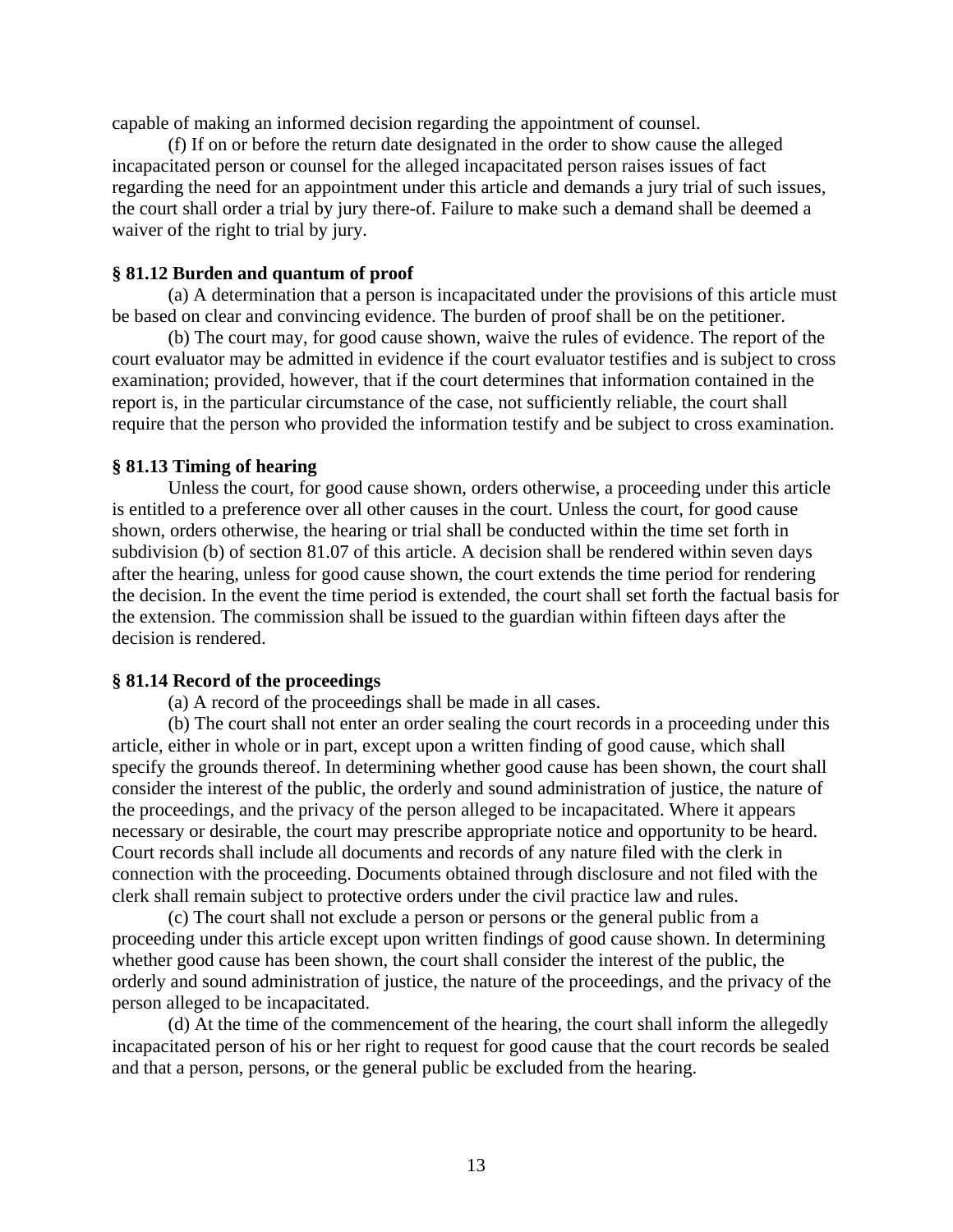## **§ 81.15 Findings**

 (a) Where the court determines that the person agrees to the appointment and that the appointment is necessary, the court shall make the following findings on the record:

1. the person's agreement to the appointment;

 2. the person's functional limitations which impair the person's ability to provide for personal needs or property management;

 3. the necessity of the appointment of a guardian as a means of providing for personal needs and/or property management for the person;

 4. the specific powers of the guardian which constitute the least restrictive form of intervention consistent with the person's functional limitations; and

5. the duration of the appointment.

 (b) Where the petition requests the appointment of a guardian to provide for the personal needs for a person alleged to be incapacitated and the court determines that such person is incapacitated and that the appointment is necessary, the court shall make the following findings on the record:

 1. the person's functional limitations which impair the person's ability to provide for personal needs;

 2. the person's lack of understanding and appreciation of the nature and consequences of his or her functional limitations;

 3. the likelihood that the person will suffer harm because of the person's functional limitations and inability to adequately understand and appreciate the nature and consequences of such functional limitations;

4. the necessity of the appointment of a guardian to prevent such harm;

 5. the specific powers of the guardian which constitute the least restrictive form of intervention consistent with the findings of this subdivision;

6. the duration of the appointment; and

 7. whether the incapacitated person should receive copies of the initial and annual report.

 (c) Where the petition requests the appointment of a guardian for property management for the person alleged to be incapacitated, and the court determines that the person is incapacitated and that the appointment of a guardian is necessary, the court shall make the following findings on the record:

 1. the type and amount of the property and financial resources of the person alleged to be incapacitated;

 2. the person's functional limitations which impair the person's ability with respect to property management;

 3. the person's lack of understanding and appreciation of the nature and consequences of his or her functional limitations;

 4. the likelihood that the person will suffer harm because of the person's functional limitations and inability to adequately understand and appreciate the nature and consequences of such functional limitations;

5. any additional findings that are required under section 81.21 of this article;

6. the necessity of the appointment of a guardian to prevent such harm;

 7. if so, the specific powers of the guardian which constitute the least restrictive form of intervention consistent with the person's functional limitations and the likelihood of harm because of the person's inability to adequately understand and appreciate the nature and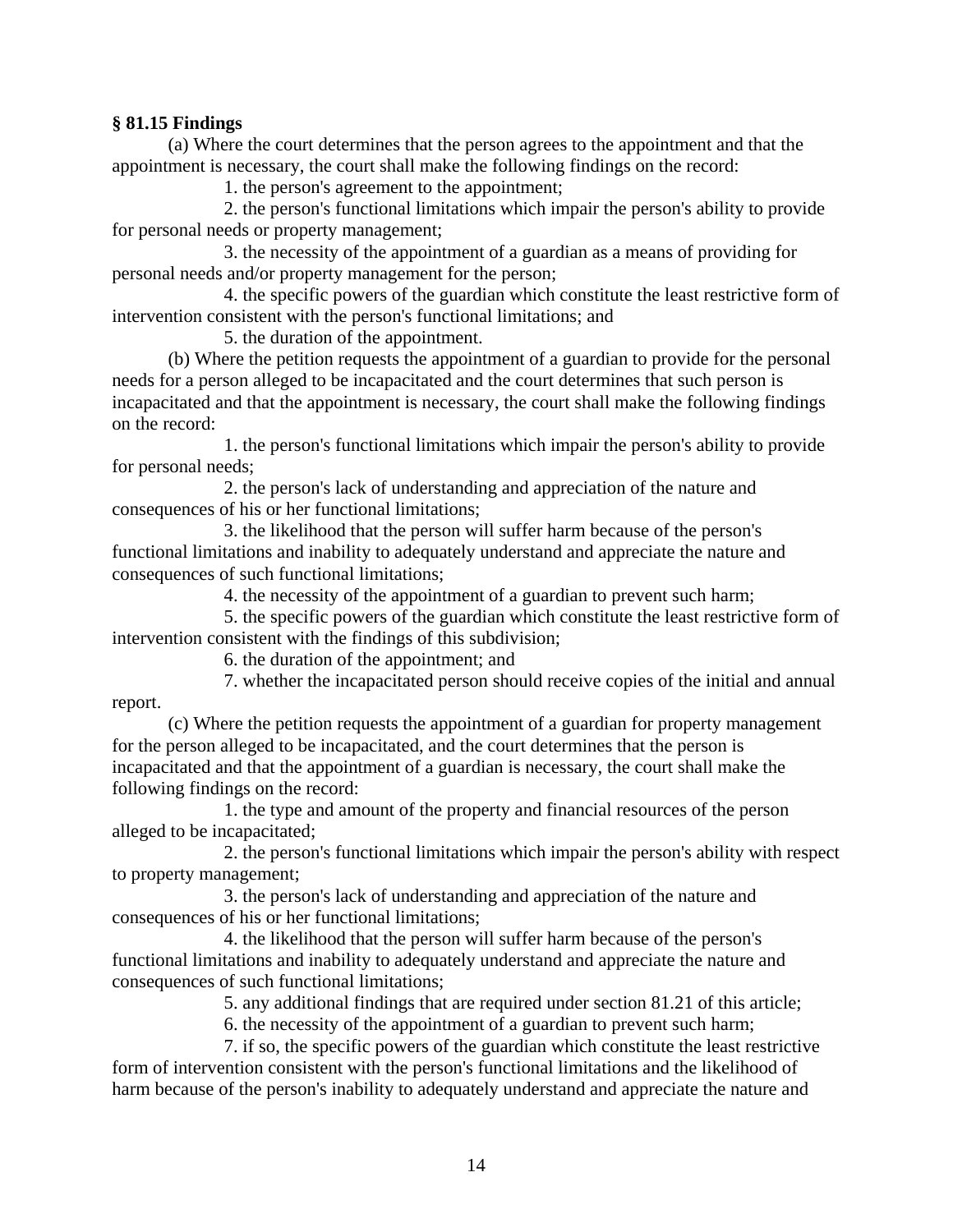consequences of such functional limitations;

8. the duration of the appointment; and

9. whether the incapacitated person should receive copies of the initial and annual

report.

## **§ 81.16 Dispositional alternatives**

(a) Dismissal of the petition.

If the person alleged to be incapacitated under this article is found not to be incapacitated, the court shall dismiss the petition.

 (b) Protective arrangements and single transactions. If the person alleged to be incapacitated is found to be incapacitated, the court without appointing a guardian, may authorize, direct, or ratify any transaction or series of transactions necessary to achieve any security, service, or care arrangement meeting the foreseeable needs of the incapacitated person, or may authorize, direct, or ratify any contract, trust, or other transaction relating to the incapacitated person's property and financial affairs if the court determines that the transaction is necessary as a means of providing for personal needs and/or property management for the alleged incapacitated person. Before approving a protective arrangement or other transaction under this subdivision, the court shall consider the interests of dependents and creditors of the incapacitated person, and in view of the person's functional level, whether the person needs the continuing protection of a guardian. The court may appoint a special guardian to assist in the accomplishment of any protective arrangement or other transaction authorized under this subdivision. The special guardian shall have the authority conferred by the order of appointment, shall report to the court on all matters done pursuant to the order of appointment and shall serve until discharged by order of the court. The court may approve a reasonable compensation for the special guardian; however, if the court finds that the special guardian has failed to discharge his or her duties satisfactorily in any respect, the court may deny or reduce the amount of compensation or remove the special guardian.

(c) Appointing a guardian.

 1. If the person alleged to be incapacitated is found to have agreed to the appointment of a guardian and the court determines that the appointment of a guardian is necessary, the order of the court shall be designed to accomplish the least restrictive form of intervention by appointing a guardian with powers limited to those which the court has found necessary to assist the person in providing for personal needs and/or property management.

 2. If the person alleged to be incapacitated is found to be incapacitated and the court determines that the appointment of a guardian is necessary, the order of the court shall be designed to accomplish the least restrictive form of intervention by appointing a guardian with powers limited to those which the court has found necessary to assist the incapacitated person in providing for personal needs and/or property management.

 3. The order of appointment shall identify all persons entitled to notice of all further proceedings.

(d) The court shall direct that a judgment be entered determining the rights of the parties.

 (e) The order and judgment must be entered and served within ten days of the signing of the order. A copy of the order and judgment shall be personally served upon and explained to the person who is the subject of the proceedings in a manner which the person can reasonably be expected to understand by the court evaluator, or by counsel for the person, or by the guardian.

(f) When a petition is granted, or where the court otherwise deems it appropriate, the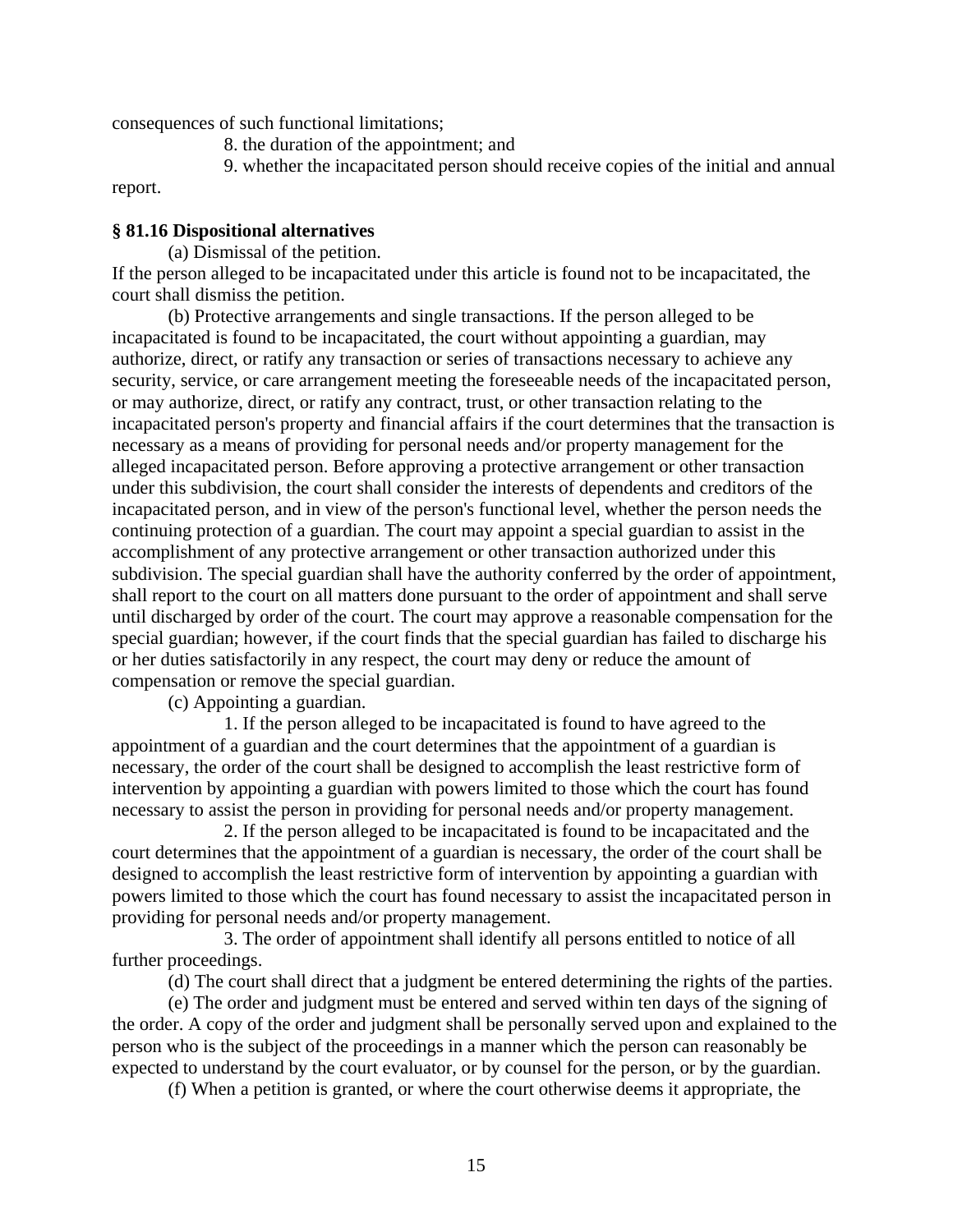court may award reasonable compensation for the attorney for the petitioner, including the attorney general and the attorney for a local department of social services.

## **§ 81.17 Nomination of guardian**

 In the petition, or in a written instrument duly executed, acknowledged, and filed in the proceeding before the appointment of a guardian, the person alleged to be incapacitated may nominate a guardian.

## **§ 81.18 Foreign guardian for a person not present in the state**

 Where the person alleged to be incapacitated is not present in the state and a guardian, by whatever name designated, has been duly appointed pursuant to the laws of any other state, territory, or country where the person alleged to be incapacitated resides to assist such person in property management, the court in its discretion, may make an order appointing the foreign guardian as a guardian under this article with powers with respect to property management within this state on the foreign guardian's giving such security as the court deems proper.

## **§ 81.19 Eligibility as guardian**

 (a) 1. Any individual over eighteen years of age, or any parent under eighteen years of age, who is found by the court to be suitable to exercise the powers necessary to assist the incapacitated person may be appointed as guardian, including but not limited to a spouse, adult child, parent, or sibling.

 2. A not-for-profit corporation organized to act in such capacity, a social services official, or public agency authorized to act in such capacity which has a concern for the incapacitated person, and any community guardian program operating pursuant to the provisions of title three of article nine-B of the social services law which is found by the court to be suitable to perform the duties necessary to assist the incapacitated person may be appointed as guardian, provided that a community guardian program shall be appointed as guardian only where a special proceeding for the appointment of a guardian under this article has been commenced by a social services official with whom such program was contracted.

 3. A corporation, except that no corporation (other than as provided in paragraph two of this subdivision) may be authorized to exercise the powers necessary to assist the incapacitated person with personal needs.

 (b) The court shall appoint a person nominated as the guardian in accordance with the provisions of section 81.17 of this article unless the court determines the nominee is unfit or the alleged incapacitated person indicates that he or she no longer wishes the nominee to be appointed.

 (c) In the absence of a nomination in accordance with section 81.17 of this article, the court shall appoint a person nominated by the person alleged to be incapacitated orally or by conduct during the hearing or trial unless the court determines for good cause that such appointment is not appropriate.

(d) In making any appointment under this article the court shall consider:

 1. any appointment or delegation made by the person alleged to be incapacitated in accordance with the provisions of section 5-1501, 5-1601 or 5-1602 of the general obligations law and sections two thousand nine hundred sixty-five and two thousand nine hundred eightyone of the public health law;

2. the social relationship between the incapacitated person and the person, if any,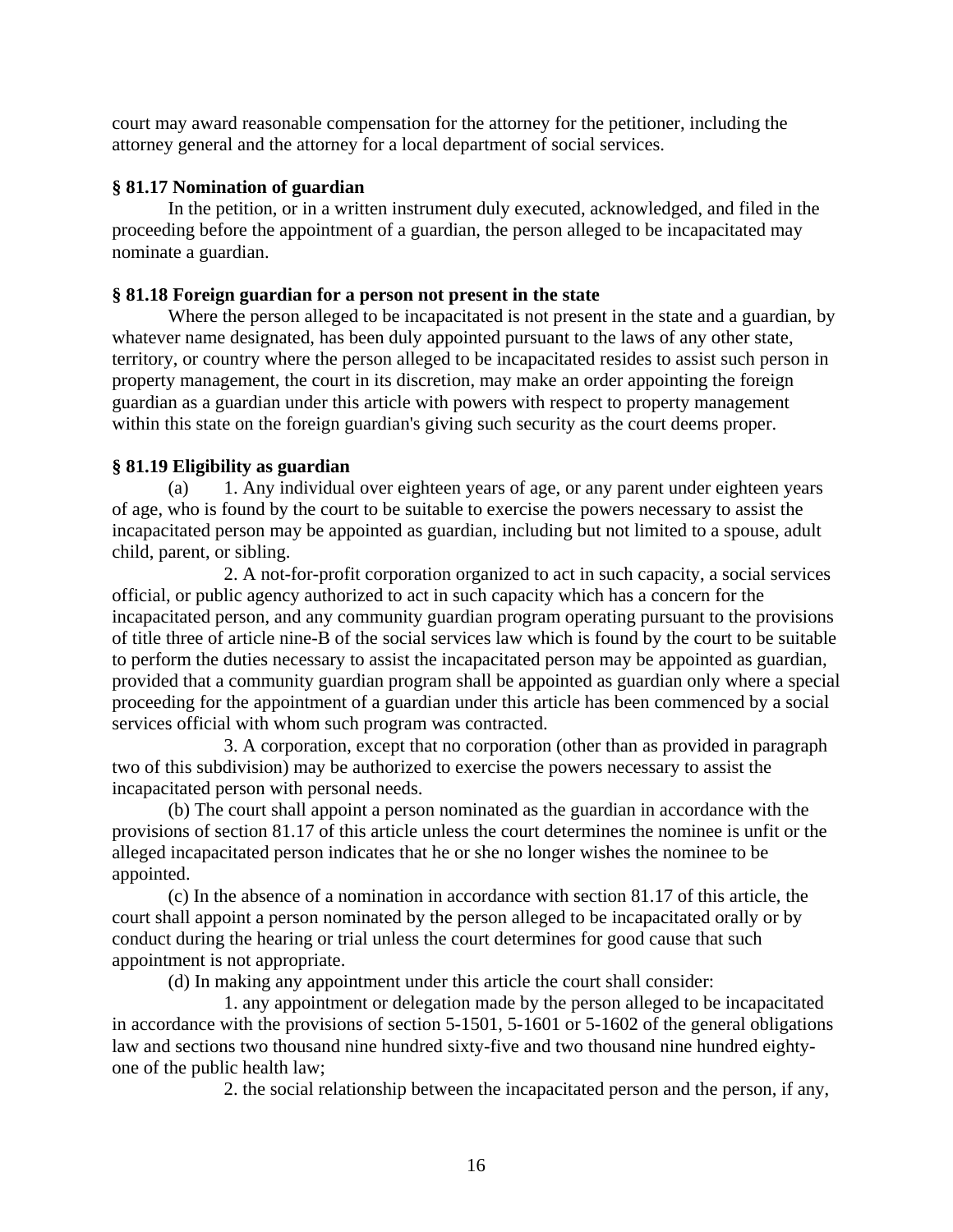proposed as guardian, and the social relationship between the incapacitated person and other persons concerned with the welfare of the incapacitated person;

 3. the care and services being provided to the incapacitated person at the time of the proceeding;

4. the powers which the guardian will exercise;

 5. the educational, professional and business experience relevant to the nature of the services sought to be provided;

6. the nature of the financial resources involved;

7. the unique requirements of the incapacitated person; and

 8. any conflicts of interest between the person proposed as guardian and the incapacitated person.

 (e) Unless the court finds that no other person or corporation is available or willing to act as guardian, or to provide needed services for the incapacitated person, the following persons or corporations may not serve as guardian:

 1. one whose only interest in the person alleged to be incapacitated is that of a creditor;

 2. one, other than a relative, who is a provider, or the employee of a provider, of health care, day care, educational, or residential services to the incapacitated person, whether direct or indirect.

(f) Mental hygiene legal service may not serve as a guardian.

# **§ 81.20 Duties of guardian**

(a) Duties of guardian generally.

 1. a guardian shall exercise only those powers that the guardian is authorized to exercise by court order;

 2. a guardian shall exercise the utmost care and diligence when acting on behalf of the incapacitated person;

 3. a guardian shall exhibit the utmost degree of trust, loyalty and fidelity in relation to the incapacitated person;

 4. a guardian shall file an initial and annual reports in accordance with sections 81.30 and 81.31 of this article;

 5. a guardian shall visit the incapacitated person not less than four times a year or more frequently as specified in the court order;

 6. a guardian who is given authority with respect to property management for the incapacitated person shall:

 (i) afford the incapacitated person the greatest amount of independence and self-determination with respect to property management in light of that person's functional level, understanding and appreciation of his or her functional limitations, and personal wishes, preferences and desires with regard to managing the activities of daily living;

 (ii) preserve, protect, and account for such property and financial resources faithfully;

 (iii) determine whether the incapacitated person has executed a will, determine the location of any will, and the appropriate persons to be notified in the event of the death of the incapacitated person and, in the event of the death of the incapacitated person, notify those persons;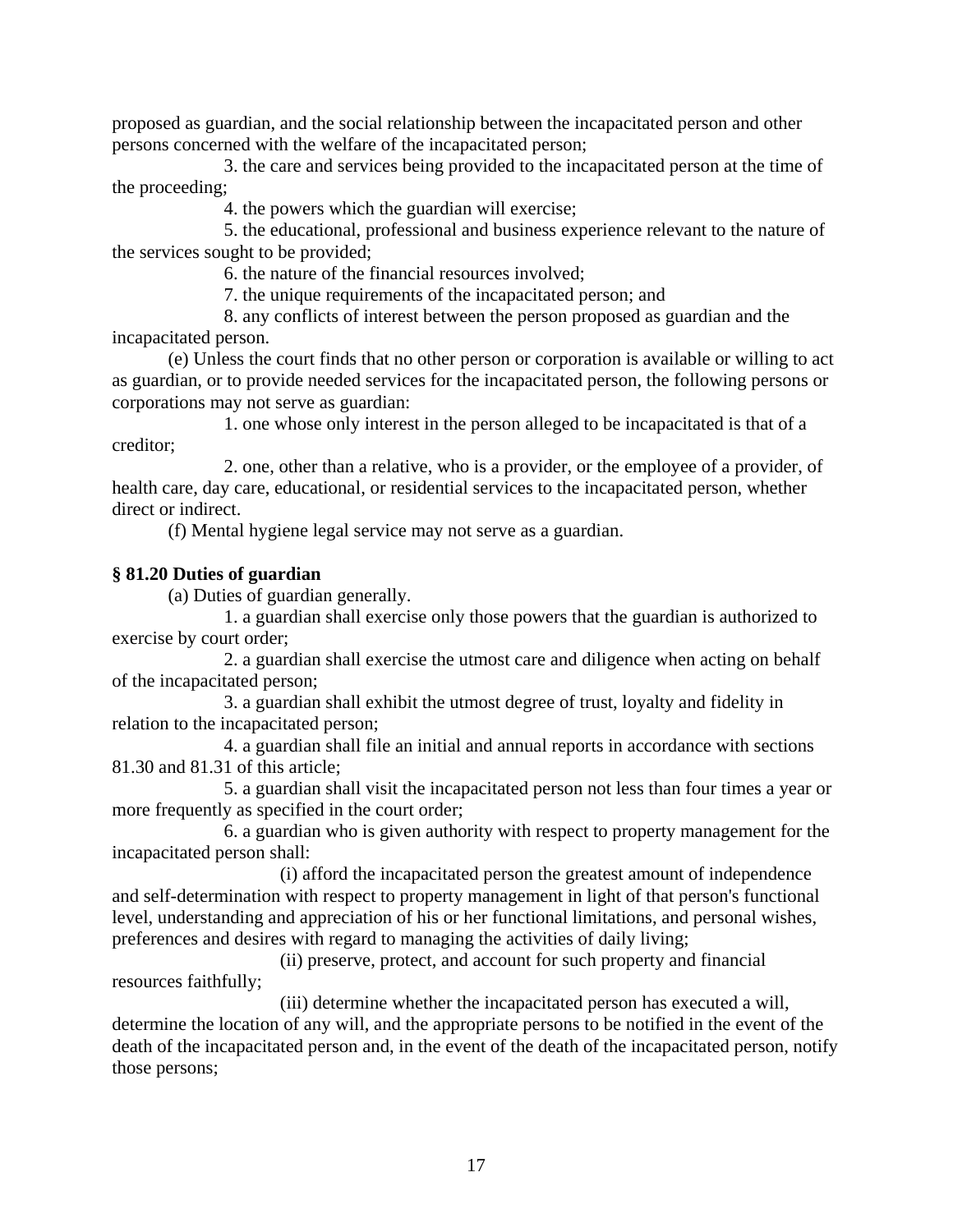(iv) use the property and financial resources and income available therefrom to maintain and support the incapacitated person, and to maintain and support those persons dependent upon the incapacitated person;

 (v) at the termination of the appointment, deliver such property to the person legally entitled to it;

 (vi) file with the recording officer of the county wherein the incapacitated person is possessed of real property, an acknowledged statement to be recorded and indexed under the name of the incapacitated person identifying the real property possessed by the incapacitated person, and the tax map numbers of the property, and stating the date of adjudication of incapacity of the person regarding property management, and the name, address, and telephone number of the guardian and the guardian's surety; and

(vii) perform all other duties required by law.

 7. a guardian who is given authority relating to the personal needs of the incapacitated person shall afford the incapacitated person the greatest amount of independence and self-determination with respect to personal needs in light of that person's functional level, understanding and appreciation of that person's functional limitations, and personal wishes, preferences and desires with regard to managing the activities of daily living.

# **§ 81.21 Powers of guardian; property management**

 (a) Consistent with the functional limitations of the incapacitated person, that person's understanding and appreciation of the harm that he or she is likely to suffer as the result of the inability to manage property and financial affairs, and that person's personal wishes, preferences, and desires with regard to managing the activities of daily living, and the least restrictive form of intervention, the court may authorize the guardian to exercise those powers necessary and sufficient to manage the property and financial affairs of the incapacitated person; to provide for the maintenance and support of the incapacitated person, and those persons depending upon the incapacitated person; to transfer a part of the incapacitated person's assets to or for the benefit of another person on the ground that the incapacitated person would have made the transfer if he or she had the capacity to act.

 Transfers made pursuant to this article may be in any form that the incapacitated person could have employed if he or she had the requisite capacity, except in the form of a will or codicil.

Those powers which may be granted include, but are not limited to, the power to:

1. make gifts;

 2. provide support for persons dependent upon the incapacitated person for support, whether or not the incapacitated person is legally obligated to provide that support;

 3. convey or release contingent and expectant interests in property, including marital property rights and any right of survivorship incidental to joint tenancy or tenancy by the entirety;

 4. exercise or release powers held by the incapacitated person as trustee, personal representative, guardian for minor, guardian, or donee of a power of appointment;

5. enter into contracts;

 6. create revocable or irrevocable trusts of property of the estate which may extend beyond the incapacity or life of the incapacitated person;

 7. exercise options of the incapacitated person to purchase securities or other property;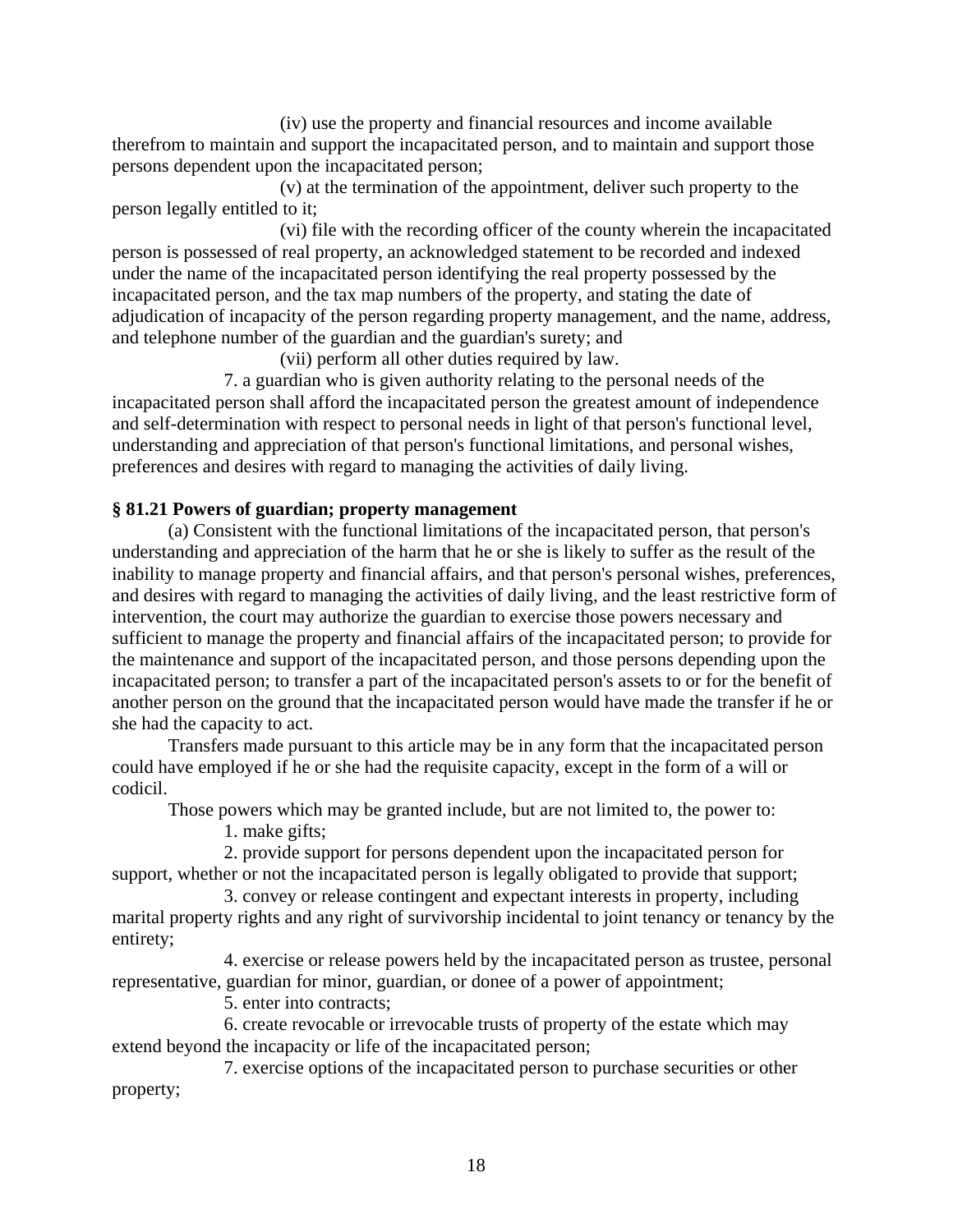8. exercise rights to elect options and change beneficiaries under insurance and annuity policies and to surrender the policies for their cash value;

 9. exercise any right to an elective share in the estate of the incapacitated person's deceased spouse;

 10. renounce or disclaim any interest by testate or intestate succession or by inter vivos transfer consistent with paragraph (c) of section 2-1.11 of the estates, powers and trusts law;

11. authorize access to or release of confidential records;

12. apply for government and private benefits;

13. marshall assets;

14. pay the funeral expenses of the incapacitated person;

15. pay such bills as may be reasonably necessary to maintain the incapacitated

person;

 16. invest funds of the incapacitated person as permitted by section 11-2.3 of the estates, powers and trusts law;

17. lease the primary residence for up to three years;

18. retain an accountant;

 19. pay bills after the death of the incapacitated person provided the authority existed to pay such bills prior to death until a temporary administrator or executor is appointed; and

 20. defend or maintain any judicial action or proceeding to a conclusion until an executor or administrator is appointed.

 The guardian may also be granted any power pursuant to this subdivision granted to committees and conservators and guardians by other statutes subject to the limitations, conditions, and responsibilities of the exercise thereof unless the granting of such power is inconsistent with the provisions of this article.

 (b) If the petitioner or the guardian seeks the authority to exercise a power which involves the transfer of a part of the incapacitated person's assets to or for the benefit of another person, including the petitioner or guardian, the petition shall include the following information:

 1. whether any prior proceeding has at any time been commenced by any person seeking such power with respect to the property of the incapacitated person and, if so, a description of the nature of such application and the disposition made of such application;

 2. the amount and nature of the financial obligations of the incapacitated person including funds presently and prospectively required to provide for the incapacitated person's own maintenance, support, and well-being and to provide for other persons dependent upon the incapacitated person for support, whether or not the incapacitated person is legally obligated to provide that support; a copy of any court order or written agreement setting forth support obligations of the incapacitated person shall be attached to the petition if available to the petitioner or guardian;

 3. the property of the incapacitated person that is the subject of the present application;

 4. the proposed disposition of such property and the reasons why such disposition should be made;

 5. whether the incapacitated person has sufficient capacity to make the proposed disposition; if the incapacitated person has such capacity, his or her written consent shall be attached to the petition;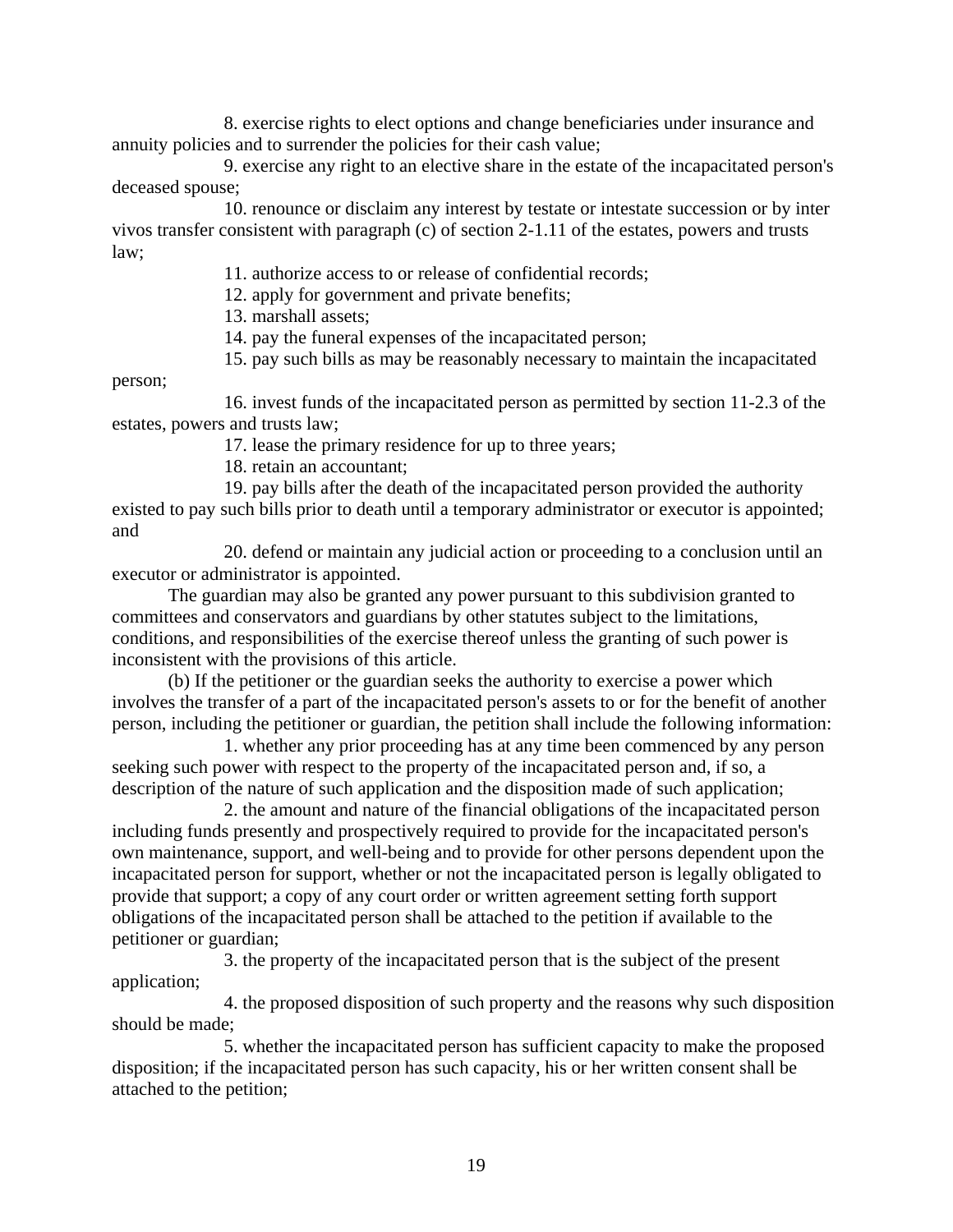6. whether the incapacitated person has previously executed a will or similar instrument and if so, the terms of the most recently executed will together with a statement as to how the terms of the will became known to the petitioner or guardian; for purposes of this article, the term "will" shall have the meaning specified in section 1-2.19 of the estates, powers and trusts law and "similar instrument" shall include a revocable or irrevocable trust:

 (i) if the petitioner or guardian can, with reasonable diligence, obtain a copy, a copy of the most recently executed will or similar instrument shall be attached to the petition; in such case, the petition shall contain a statement as to how the copy was secured and the basis for the petitioner or guardian's belief that such copy is a copy of the incapacitated person's most recently executed will or similar instrument.

 (ii) if the petitioner or guardian is unable to obtain a copy of the most recently executed will or similar instrument, or if the petitioner or guardian is unable to determine whether the incapacitated person has previously executed a will or similar instrument, what efforts were made by the petitioner or guardian to ascertain such information.

 (iii) if a copy of the most recently executed will or similar instrument is not otherwise available, the court may direct an attorney or other person who has the original will or similar instrument in his or her possession to turn a photocopy over to the court for its examination, in camera. A photocopy of the will or similar instrument shall then be turned over by the court to the parties in such proceeding unless the court finds that to do so would be contrary to the best interests of the incapacitated person;

 7. a description of any significant gifts or patterns of gifts made by the incapacitated person;

 8. the names, post-office addresses and relationships of the presumptive distributees of the incapacitated person as that term is defined in subdivision forty-two of section one hundred three of the surrogate's court procedure act and of the beneficiaries under the most recent will or similar instrument executed by the incapacitated person.

(c) Notice of a petition seeking relief under this section shall be served upon:

 (i) the persons entitled to notice in accordance with paragraph one of subdivision (d) of section 81.07 of this article;

 (ii) if known to the petitioner or guardian, the presumptive distributees of the incapacitated person as that term is defined in subdivision forty-two of section one hundred three of the surrogate's court procedure act unless the court dispenses with such notice; and

 (iii) if known to the petitioner or guardian, any person designated in the most recent will or similar instrument of the incapacitated person as beneficiary whose rights or interests would be adversely affected by the relief requested in the petition unless the court dispenses with such notice.

(d) In determining whether to approve the application, the court shall consider:

 1. whether the incapacitated person has sufficient capacity to make the proposed disposition himself or herself, and, if so, whether he or she has consented to the proposed disposition;

 2. whether the disability of the incapacitated person is likely to be of sufficiently short duration such that he or she should make the determination with respect to the proposed disposition when no longer disabled;

 3. whether the needs of the incapacitated person and his or her dependents or other persons depending upon the incapacitated person for support can be met from the remainder of the assets of the incapacitated person after the transfer is made;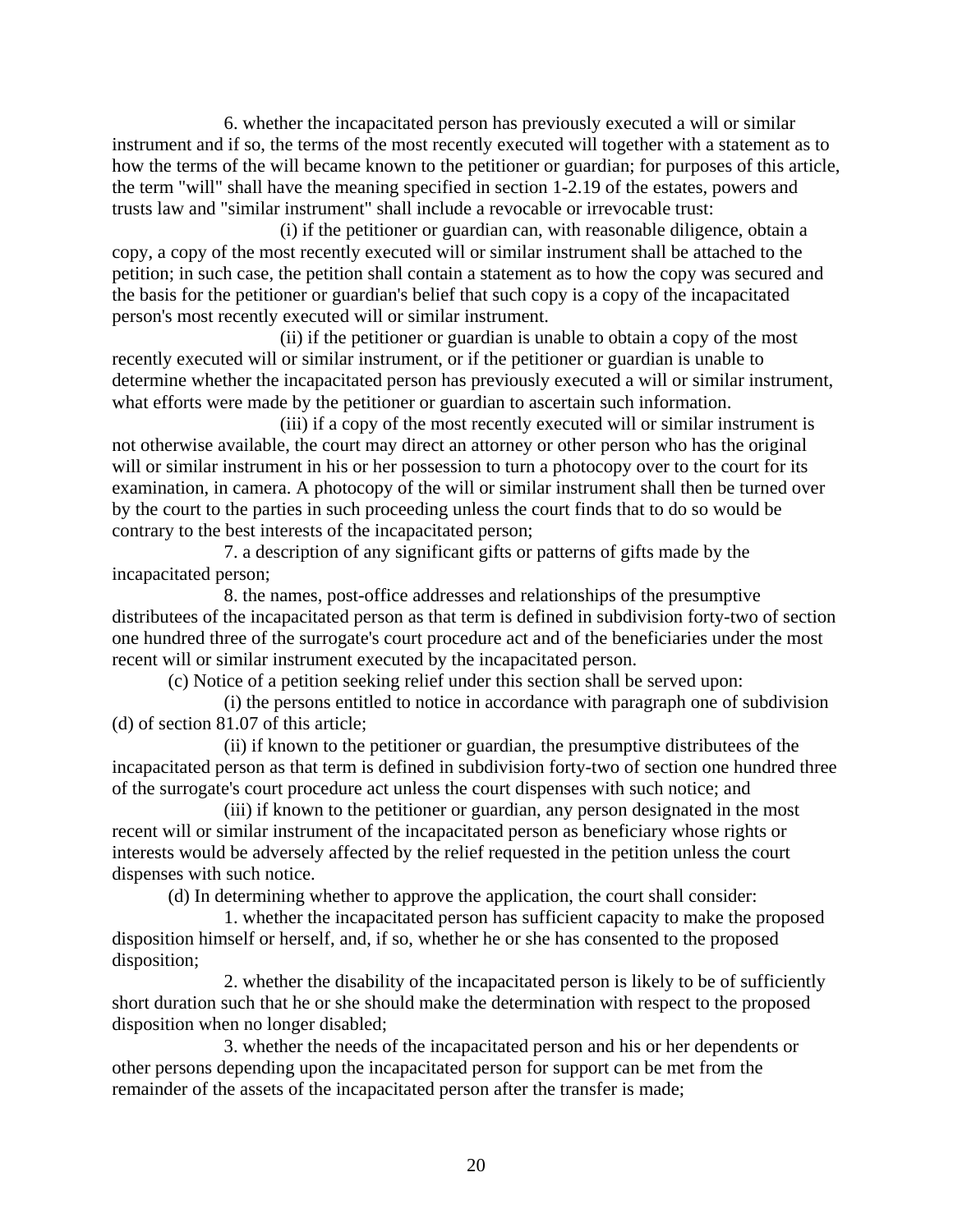4. whether the donees or beneficiaries of the proposed disposition are the natural objects of the bounty of the incapacitated person and whether the proposed disposition is consistent with any known testamentary plan or pattern of gifts he or she has made;

 5. whether the proposed disposition will produce estate, gift, income or other tax savings which will significantly benefit the incapacitated person or his or her dependents or other persons for whom the incapacitated person would be concerned; and

6. such other factors as the court deems relevant.

 (e) The court may grant the application if satisfied by clear and convincing evidence of the following and shall make a record of these findings:

 1. the incapacitated person lacks the requisite mental capacity to perform the act or acts for which approval has been sought and is not likely to regain such capacity within a reasonable period of time or, if the incapacitated person has the requisite capacity, that he or she consents to the proposed disposition;

 2. a competent, reasonable individual in the position of the incapacitated person would be likely to perform the act or acts under the same circumstances; and

 3. the incapacitated person has not manifested an intention inconsistent with the performance of the act or acts for which approval has been sought at some earlier time when he or she had the requisite capacity or, if such intention was manifested, the particular person would be likely to have changed such intention under the circumstances existing at the time of the filing of the petition.

 (f) Nothing in this article imposes any duty on the guardian to commence a special proceeding pursuant to this article seeking to transfer a part of the assets of the incapacitated person to or for the benefit of another person and the guardian shall not be liable or accountable to any person for having failed to commence a special proceeding pursuant to this article seeking to transfer a part of the assets of the incapacitated person to or for the benefit of another person.

# **§ 81.22 Powers of guardian; personal needs**

 (a) Consistent with the functional limitations of the incapacitated person, that person's understanding and appreciation of the harm that he or she is likely to suffer as the result of the inability to provide for personal needs, and that person's personal wishes, preferences, and desires with regard to managing the activities of daily living, and the least restrictive form of intervention, the court may grant to the guardian powers necessary and sufficient to provide for the personal needs of the incapacitated person. Those powers which may be granted include, but are not limited to, the power to:

1. determine who shall provide personal care or assistance;

 2. make decisions regarding social environment and other social aspects of the life of the incapacitated person;

3. determine whether the incapacitated person should travel;

4. determine whether the incapacitated person should possess a license to drive;

5. authorize access to or release of confidential records;

6. make decisions regarding education;

7. apply for government and private benefits;

 8. consent to or refuse generally accepted routine or major medical or dental treatment subject to the provisions of subdivision (e) of section 81.29 of this article dealing with life sustaining treatment; the guardian shall make treatment decisions consistent with the findings under section 81.15 of this article and in accordance with the patient's wishes, including the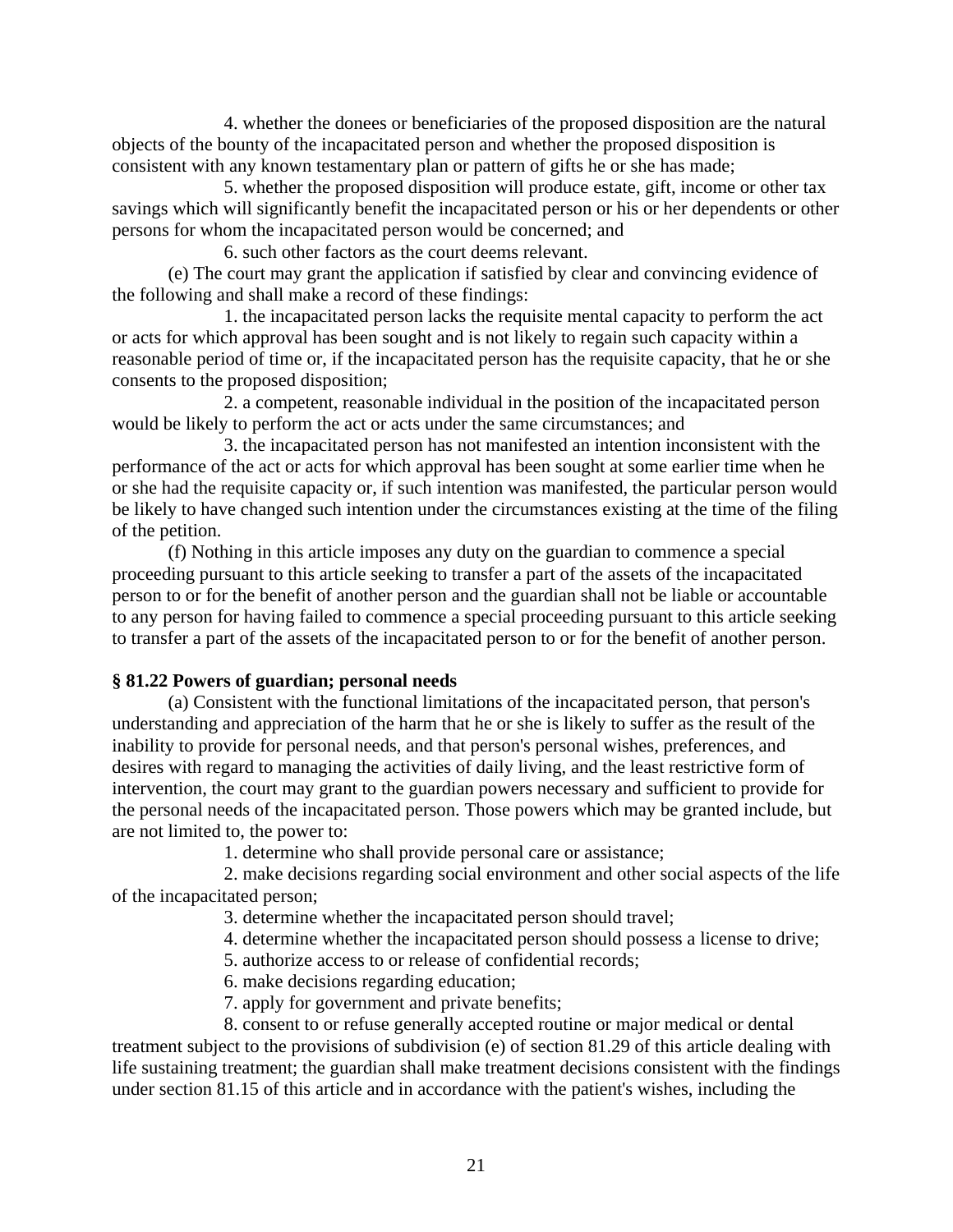patient's religious and moral beliefs, or if the patient's wishes are not known and cannot be ascertained with reasonable diligence, in accordance with the person's best interests, including a consideration of the dignity and uniqueness of every person, the possibility and extent of preserving the person's life, the preservation, improvement or restoration of the person's health or functioning, the relief of the person's suffering, the adverse side effects associated with the treatment, any less intrusive alternative treatments, and such other concerns and values as a reasonable person in the incapacitated person's circumstances would wish to consider;

 9. choose the place of abode; the choice of abode must be consistent with the findings under section 81.15 of this article, the existence of and availability of family, friends and social services in the community, the care, comfort and maintenance, and where appropriate, rehabilitation of the incapacitated person, the needs of those with whom the incapacitated person resides; placement of the incapacitated person in a nursing home or residential care facility as those terms are defined in section two thousand eight hundred one of the public health law, or other similar facility shall not be authorized without the consent of the incapacitated person so long as it is reasonable under the circumstances to maintain the incapacitated person in the community, preferably in the home of the incapacitated person.

(b) No guardian may:

 1. consent to the voluntary formal or informal admission of the incapacitated person to a mental hygiene facility under article nine or fifteen of this chapter or to a chemical dependence facility under article twenty-two of this chapter;

 2. revoke any appointment or delegation made by the incapacitated person pursuant to sections 5-1501, 5-1601 and 5-1602 of the general obligations law, sections two thousand nine hundred sixty-five and two thousand nine hundred eighty-one of the public health law, or any living will.

## **§ 81.23 Provisional remedies**

(a) Temporary guardian.

 1. At the commencement of the proceeding or at any subsequent stage of the proceeding prior to the appointment of a guardian, the court may, upon showing of danger in the reasonably foreseeable future to the health and well being of the alleged incapacitated person, or danger of waste, misappropriation, or loss of the property of the alleged incapacitated person, appoint a temporary guardian for a period not to extend beyond the date of the issuance of the commission to a guardian appointed pursuant to this article. The powers and duties of the temporary guardian shall be specifically enumerated in the order of appointment and are limited in the same manner as are the powers of a guardian appointed pursuant to this article. Prior to the expiration of the term of appointment, the temporary guardian shall report to the court all actions taken pursuant to the order [FN1] appointment. The court may approve a reasonable compensation for the temporary guardian; however, if the court finds that the temporary guardian has failed to discharge his or her duties satisfactorily in any respect, the court may deny or reduce the amount of compensation or remove the temporary guardian.

 2. Notice of the appointment of the temporary guardian shall be given to the person alleged to be incapacitated and to any person having custody or control over the person or property of the person alleged to be incapacitated in such manner as the court may prescribe.

 3. The authority and responsibility of a temporary guardian begins upon the issuance of the commission of temporary guardianship.

4. The court may require the temporary guardian to file a bond in accordance with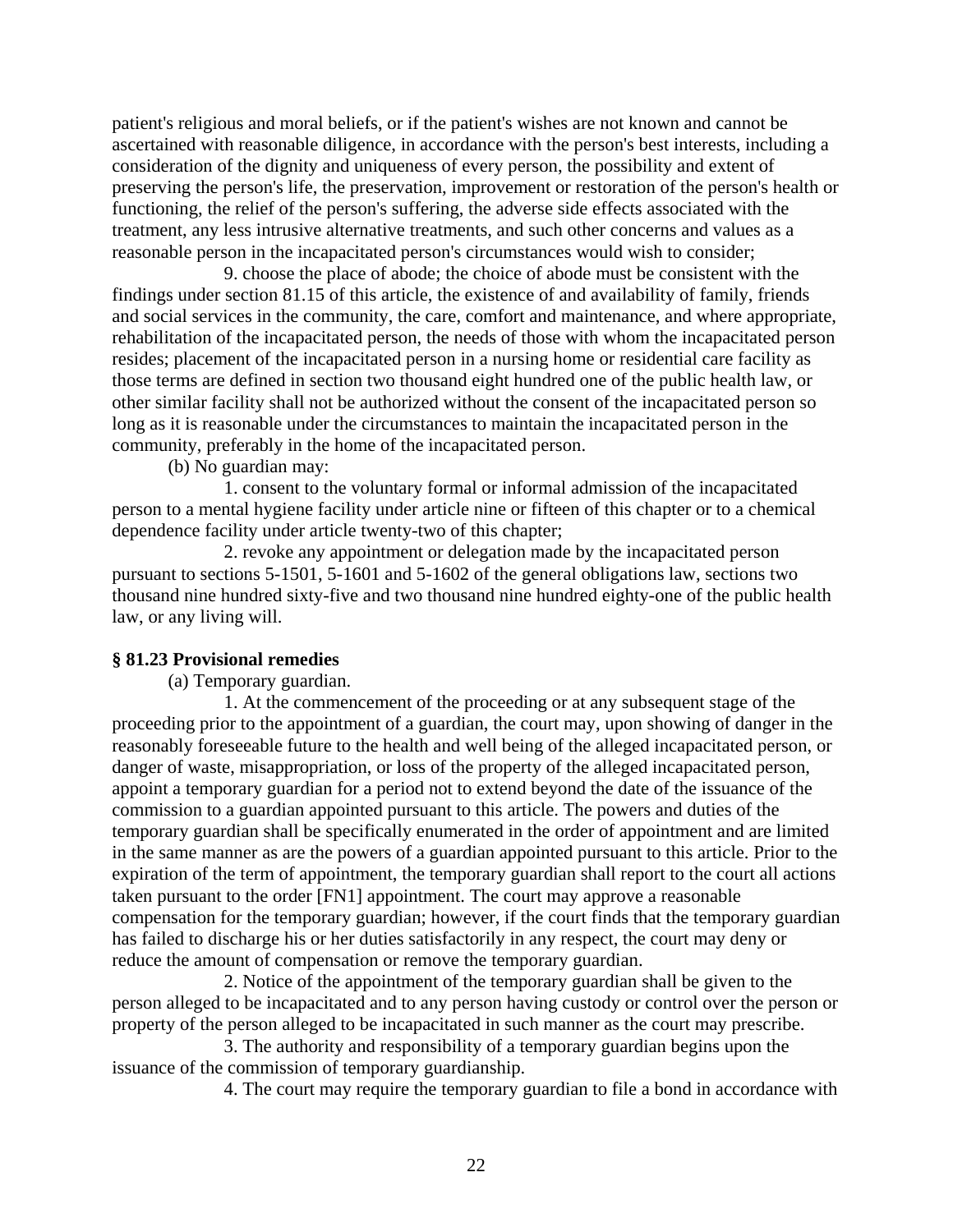section 81.25 of this article.

(b) Injunction and temporary restraining order.

 1. The court may, at any time prior to or after the appointment of a guardian or at the time of the appointment of a guardian with or without security, enjoin any person, other than the incapacitated person or the person alleged to be incapacitated from selling, assigning, or from disposing of property or confessing judgment which may become a lien on property or receiving or arranging for another person to receive property from the incapacitated person or the person alleged to be incapacitated or doing or suffering to be done any act or omission endangering the health, safety or welfare of the incapacitated person or the person alleged to be incapacitated when an application under this article seeks such an injunction and it satisfactorily appears from the application, affidavits, and other proofs that a person has done, has suffered to be done or omitted to do, or threatens to do or is about to do an act that endangers the health, safety or welfare of the incapacitated person or the person alleged to be incapacitated or has acquired or is about to acquire any property from the incapacitated person or person alleged to be incapacitated during the time of that person's incapacity or alleged incapacity without adequate consideration. Such order shall be made upon an order to show cause or upon the initiative of the court and may, upon the application for the appointment of a guardian, in the discretion of the court, be continued for ten days after the appointment of a guardian. Notice of any injunction shall be given to any person enjoined, to the incapacitated person or the person alleged to be incapacitated, and to any person having custody or control over the person or property of the incapacitated person or the person alleged to be incapacitated in such manner as the court may prescribe.

 2. A temporary restraining order may be granted with or without security when an application seeks an injunction under paragraph one of this subdivision and where the court is satisfied that in the absence of such restraining order, the property of the incapacitated person or person alleged to be incapacitated would be dissipated to that person's detriment or that the health, safety or welfare of the incapacitated person or the person alleged to be incapacitated would be endangered. Notice of the temporary restraining order shall be given to any person restrained, to the incapacitated person or the person alleged to be incapacitated, and to any person having custody or control over the person or property of the incapacitated person or person alleged to be incapacitated in such manner as the court may prescribe. Such temporary restraining order shall neither be vacated nor modified except upon notice to the petitioner and to each person required to receive notice of the petition pursuant to paragraph one of subdivision (g) of section 81.07 of this article.

 3. When the court is satisfied that the interest of the incapacitated person or person alleged to be incapacitated would be appropriately served, the court may provide in a temporary restraining order that such temporary restraining order shall have the effect of:

 (i) a restraining notice when served in a manner and upon such persons as the court in its discretion shall deem appropriate;

 (ii) conferring information subpoena power upon the attorney for the petitioner when the court in its discretion shall deem appropriate.

 4. Where such a temporary restraining order provides for a restraining notice a person having custody or control over the person or property of the incapacitated person or the person alleged to be incapacitated is forbidden to make or suffer any sale, assignment, transfer or interference with any property of the incapacitated person or the person alleged to be incapacitated except pursuant to the order of the court.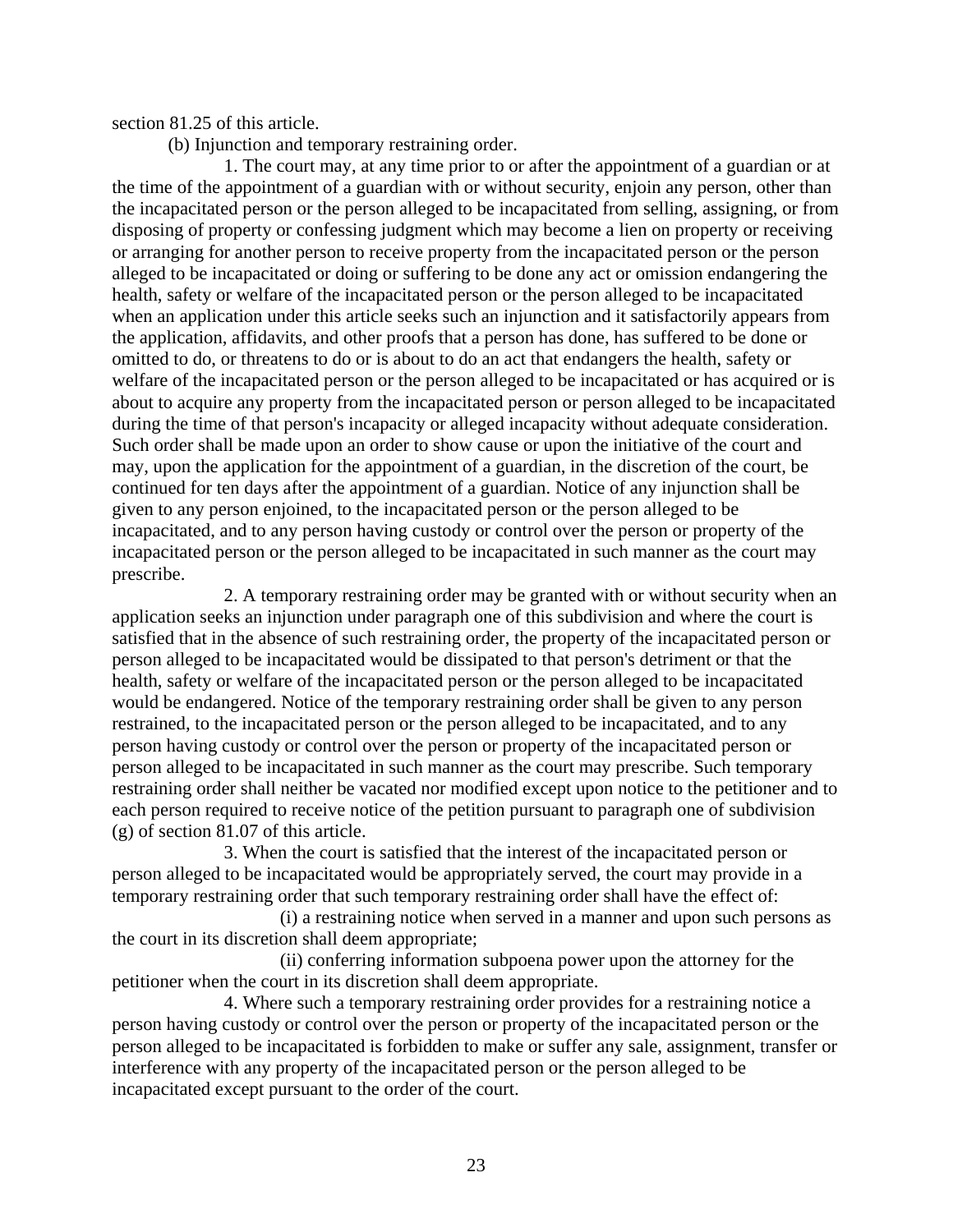5. Where such a temporary restraining order provides the petitioner's attorney with information subpoena power, service of a copy of the order together with an information subpoena shall require any person so subpoenaed to provide petitioner's attorney with any information concerning the financial affairs of the incapacitated person or the person alleged to be incapacitated.

#### **§ 81.24 Notice of pendency**

 The petitioner shall, prior to judgment, file a notice of pendency if real property or any interest therein is or may be affected by the proceeding.

#### **§ 81.25 Filing of bond by guardian**

 (a) Before the guardian, or special guardian appointed under this article, or a trustee of a trust created pursuant to this article, enters upon the execution of his or her duties, the court may require or dispense with the filing of a bond.

 (b) The court may require or dispense with the filing of a bond by the temporary guardian. If the temporary guardian is required to file a bond, such bond must be filed within ten days after the issuance of the temporary guardian's commission.

 (c) If the value of the estate of the person for whom a guardian, special guardian, temporary guardian, or trustee is appointed is so great or for other sufficient reason the court deems it inexpedient to require security in the full amount prescribed by law it may direct that all or part of the assets of the estate be delivered subject to the further order of the court to the county treasurer, or other proper fiscal officer, the clerk of the court or a trust company, bank or safe deposit company or otherwise restrict the authority of the guardian or trustee. The court may thereupon fix the amount of the bond taking into consideration the value of the remainder only of the estate. The assets so deposited shall not be withdrawn from the custody of the depositary and no person other than the proper fiscal officer of such county or depository shall receive or collect any principal or income or other benefits derived from such assets without order of the court.

 (d) Notwithstanding any other provision of this section, any community guardian program operating pursuant to the provisions of title three of article nine-B of the social services law, appointed as guardian pursuant to subdivision (a) of section 81.19 of this article, may file with the clerk of the court before the thirty-first day of January of each year, a consolidated undertaking up to the amount of one million five hundred thousand dollars, in lieu of filing individual undertakings for each incapacitated person for whom it serves as guardian, as required by subdivision (a) of this section. To the extent of the aggregate value of such consolidated undertaking, the community guardian program will certify to the clerk of the court faithful discharge of the trust imposed upon it, obey all directions of the court in regard to the trust, and make and render a true account of all properties received by it and the application thereof and of its acts in the administration of its trust whenever so required to do by the court. At such time as the aggregate amount of the individual bonds, fixed by the court pursuant to subdivision (a) of this section for persons for whom the community guardian program is appointed guardian, shall exceed the consolidated bond filed by such program, the program shall before entering upon the execution of its duties, file with the clerk of the court individual undertakings, in the amounts fixed by the court, that it will faithfully discharge the trust imposed upon it.

 (e) If the court requires the filing of a bond, the guardian or special or temporary guardian, or trustee, appointed under this article shall file with the clerk of the court by which such guardian was appointed a bond that he or she will faithfully discharge the powers granted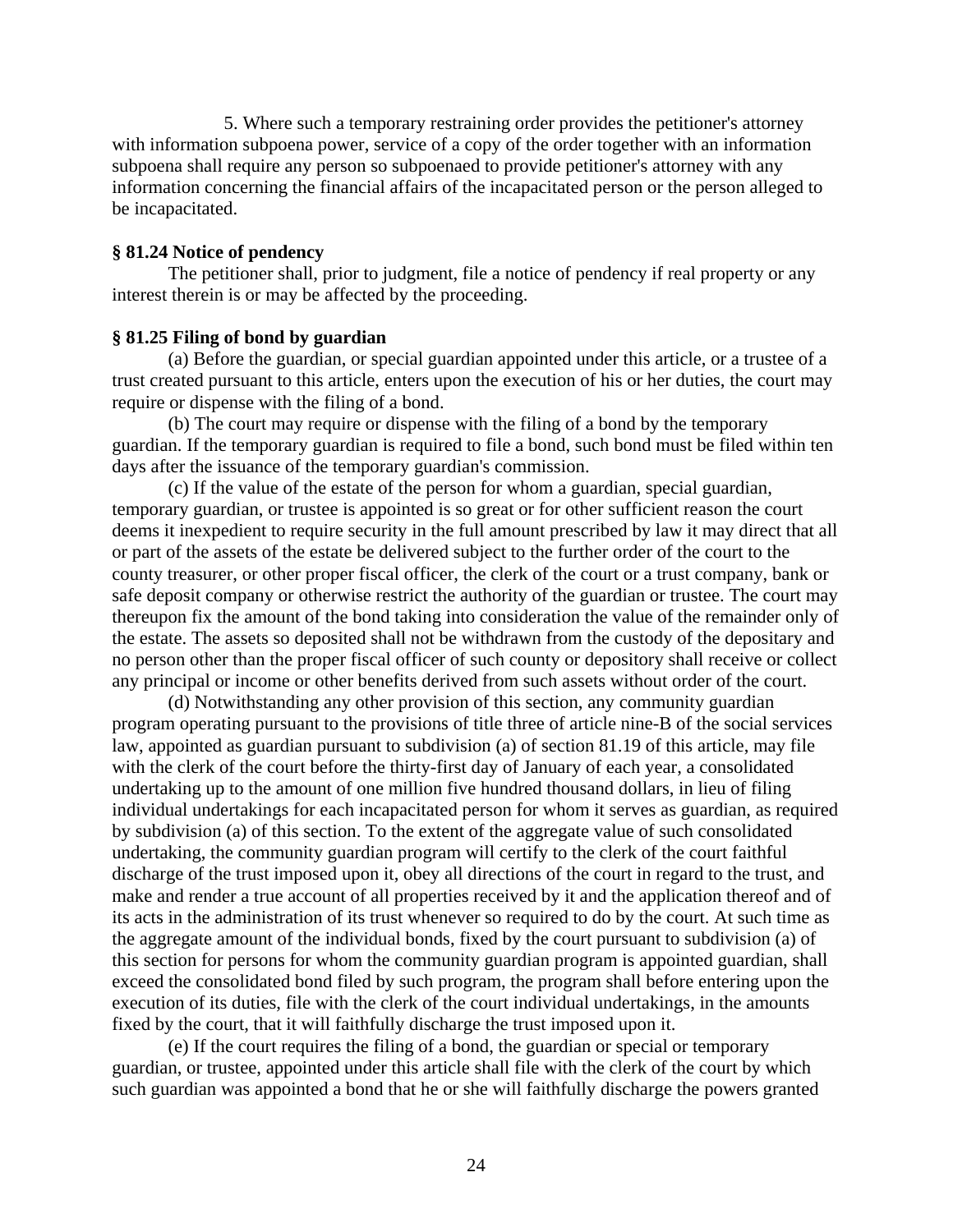by the court to the guardian or special or temporary guardian, or trustee, obey all directions of the court in regard to the powers, and make and render a true account of all properties received by him or her and the application thereof and a true report of his or her acts in the administration of his or her powers, whenever so required to do by the court. The amount of the bond shall be fixed by the court. If the guardian, special or temporary guardian, or trustee, receives afteracquired property not covered by the bond, such guardian, special or temporary guardian, or trustee, shall immediately have such acquisition approved by the court and file a further bond.

### **§ 81.26 Designation of clerk to receive process**

 No commission shall issue nor shall any order which in itself constitutes a commission become effective until an instrument executed and acknowledged by the guardian has been filed with the clerk of the court designating the clerk and the clerk's successor in office as a person on whom service of any process may be made in like manner and with like effect as if it were served personally upon the guardian whenever the guardian cannot, with due diligence, be served within the state.

### **§ 81.27 Commission to guardian**

 Within five days after the guardian has filed a designation under section 81.26 of this article, and has filed a bond in accordance with the provisions of section 81.25 of this article unless the court has waived the filing of the bond or unless the guardian's appointment is pursuant to section 81.23 of this article, the clerk of the court shall issue a commission which shall state:

 1. the title of the proceeding and the name, address, and telephone number of the incapacitated person; and

 2. the name, address, and telephone number of the guardian and the specific powers of such guardian; and

3. the date when the appointment of the guardian was ordered by the court; and

4. the date on which the appointment terminates if one has been ordered by the court.

#### **§ 81.28 Compensation of guardian**

 (a) The court shall establish, and may from time to time modify, a plan for the reasonable compensation of the guardian or guardians. The plan for compensation of such guardian must take into account the specific authority of the guardian or guardians to provide for the personal needs and/or property management for the incapacitated person, and the services provided to the incapacitated person by such guardian.

 (b) If the court finds that the guardian has failed to discharge his or her duties satisfactorily in any respect, the court may deny or reduce the compensation which would otherwise be allowed.

#### **§ 81.29 Effect of the appointment on the incapacitated person**

 (a) An incapacitated person for whom a guardian has been appointed retains all powers and rights except those powers and rights which the guardian is granted.

 (b) Subject to subdivision (a) of this section, the appointment of a guardian shall not be conclusive evidence that the person lacks capacity for any other purpose, including the capacity to dispose of property by will.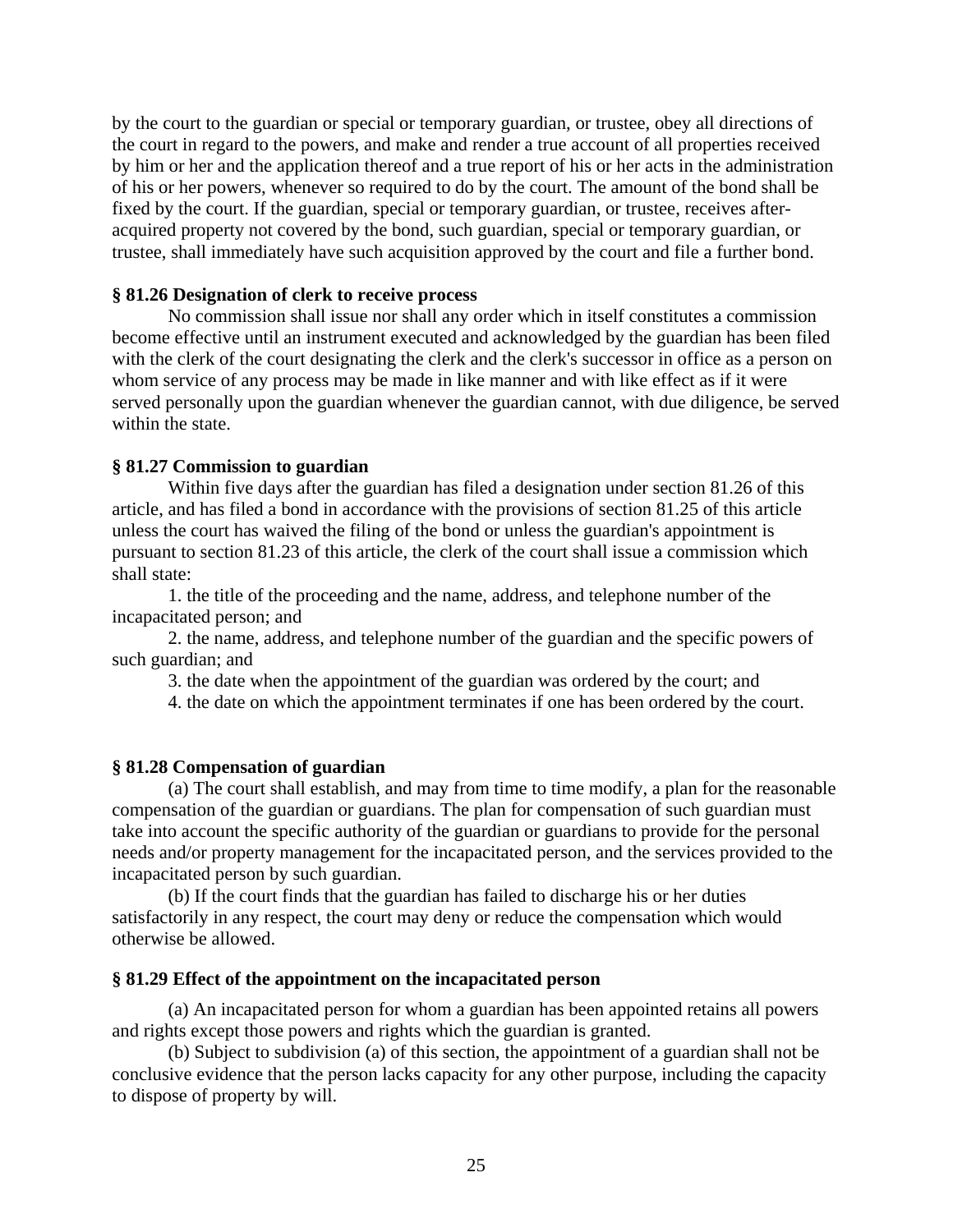(c) The title to all property of the incapacitated person shall be in such person and not in the guardian. The property shall be subject to the possession of the guardian and to the control of the court for the purposes of administration, sale or other disposition only to the extent directed by the court order appointing the guardian.

 (d) If the court determines that the person is incapacitated and appoints a guardian, the court may modify, amend, or revoke any previously executed appointment, power, or delegation under section 5-1501, 5-1505, or 5- 1506 of the general obligations law or section two thousand nine hundred sixty-five of the public health law, or section two thousand nine hundred eightyone of the public health law notwithstanding section two thousand nine hundred ninety-two of the public health law, or any contract, conveyance, or disposition during lifetime or to take effect upon death, made by the incapacitated person prior to the appointment of the guardian if the court finds that the previously executed appointment, power, delegation, contract, conveyance, or disposition during lifetime or to take effect upon death, was made while the person was incapacitated or if the court determines that there has been a breach of fiduciary duty by the previously appointed agent. In such event, the court shall require that the agent account to the guardian. The court shall not, however, invalidate or revoke a will or a codicil of an incapacitated person during the lifetime of such person.

 (e) Nothing in this article shall be construed either to prohibit a court from granting, or to authorize a court to grant, to any person the power to give consent for the withholding or withdrawal of life sustaining treatment, including artificial nutrition and hydration. When used in this article, life sustaining treatment means medical treatment which is sustaining life functions and without which, according to reasonable medical judgment, that patient will die within a relatively short time period.

### **§ 81.30 Initial report**

 (a) No later than ninety days after the issuance of the commission to the guardian, the guardian shall file with the court that appointed the guardian a report in a form prescribed by the court stating what steps the guardian has taken to fulfill his or her responsibilities. Proof of completion of the guardian education requirements under section 81.39 of this article must be filed with the initial report.

 (b) To the extent that the guardian has been granted powers with respect to property management, the initial report shall contain a verified and complete inventory of the property and financial resources over which the guardian has control, the location of any will executed by the incapacitated person, the guardian's plan, consistent with the court's order of appointment, for the management of such property and financial resources, and any need for any change in the powers authorized by the court.

 (c) To the extent that the guardian has been granted powers regarding personal needs, the initial report shall contain a report of the guardian's personal visits with the incapacitated person, and the steps the guardian has taken, consistent with the court's order, to provide for the personal needs of that person, the guardian's plan, consistent with the court's order of appointment, for providing for the personal needs of the incapacitated person, a copy of any directives in accordance with sections two thousand nine hundred sixty-five and two thousand nine hundred eighty-one of the public health law, any living will, and any other advance directive, and any necessary change in the powers authorized by the court. The plan for providing for the personal needs of the incapacitated person shall include the following information: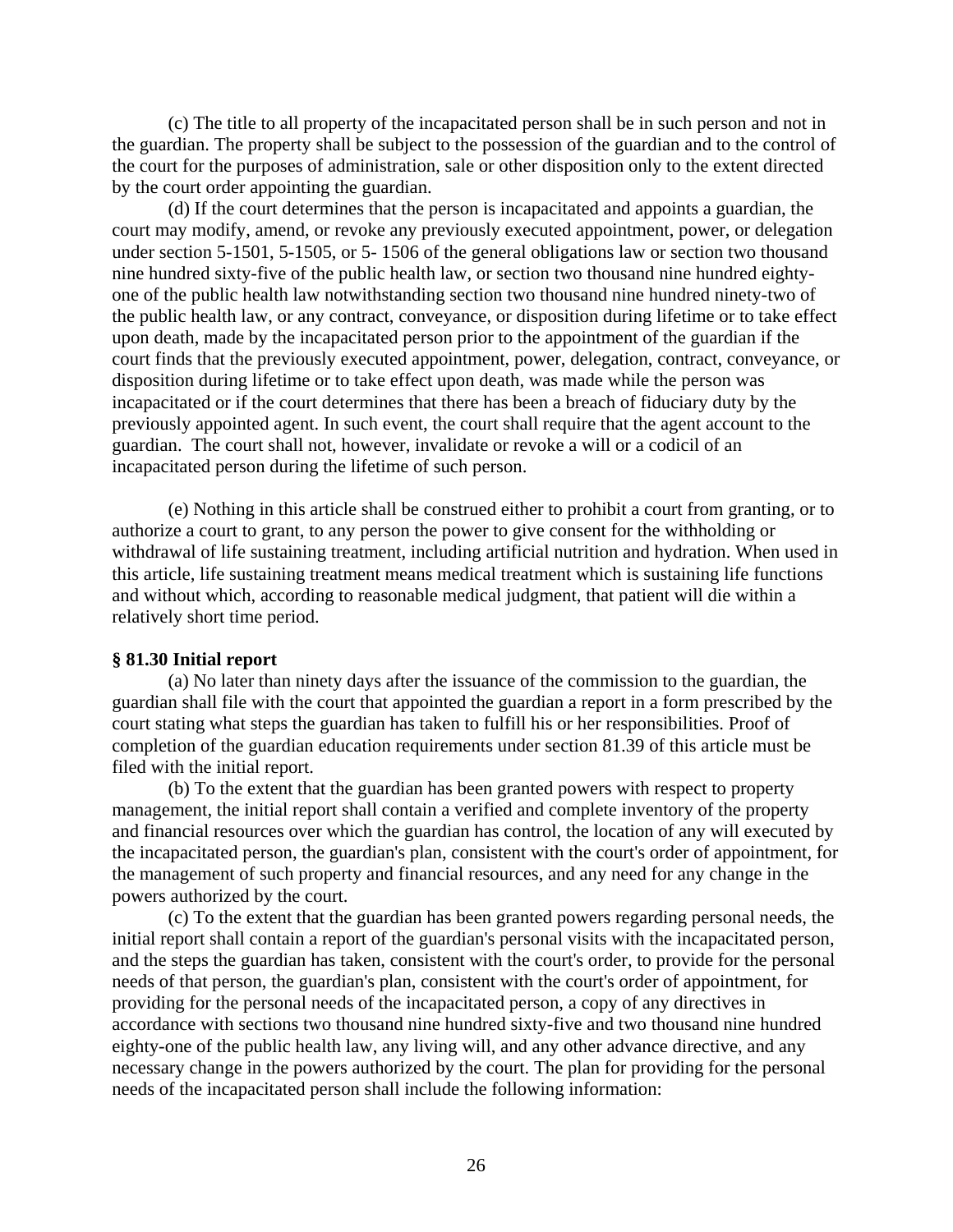1. the medical, dental, mental health, or related services that are to be provided for the welfare of the incapacitated person;

 2. the social and personal services that are to be provided for the welfare of the incapacitated person;

 3. any physical, dental, and mental health examinations necessary to determine the medical, dental, and mental health treatment needs; and

 4. the application of health and accident insurance and any other private or government benefits to which the incapacitated person may be entitled to meet any part of the costs of medical, dental, mental health, or related services provided to the incapacitated person.

 (d) If the initial report sets forth any reasons for a change in the powers authorized by the court, the guardian shall make an application within ten days of the filing of the report on notice to the persons entitled to such notice in accordance with paragraph one of subdivision (d) of section 81.07 of this article for such relief. If the initial report sets forth any reasons for a change in the powers authorized by the court and the guardian fails to act under this subdivision, any person entitled to commence a proceeding under this article may petition the court for a change in such powers on notice to the guardian and the persons entitled to such notice in accordance with paragraph one of subdivision (d) of section 81.07 of this article for such relief.

 (e) The guardian shall send a copy of the initial report to the incapacitated person by mail unless the court orders otherwise pursuant to paragraph seven of subdivision (b) and paragraph nine of subdivision (c) of section 81.15 of this article.

 (f) The guardian shall send a copy of the initial report to the court evaluator and counsel for the incapacitated person at the time of the guardianship proceeding unless the court orders otherwise pursuant to paragraph seven of subdivision (b) and paragraph nine of subdivision (c) of section 81.15 of this article.

(g) The guardian shall send a copy of the initial report to the court examiner.

 (h) If the incapacitated person resides in a facility, the guardian shall send a duplicate of such report to the chief executive officer of that facility.

 (i) If the incapacitated person resides in a mental hygiene facility, the guardian shall send a duplicate of such report to the mental hygiene legal service of the judicial department in which the residence is located.

#### **§ 81.31 Annual report**

(a) Filing of annual report. Every guardian shall file a report annually in the month of May, or at any other time upon motion or order of the court.

 (b) The report shall be in a form prescribed by the court and shall include the following information:

1. the present address and telephone number of the guardian.

 2. the present address, and telephone number of the incapacitated person; if the place of residence of the incapacitated person is not his or her personal home, the name, address, and telephone number of the facility or place at which the person resides and the name of the chief executive officer of the facility or person otherwise responsible for the person's care.

 3. any major changes in the physical or mental condition of the incapacitated person and any substantial change in medication.

 4. the date that the incapacitated person was last examined or otherwise seen by a physician and the purpose of that visit.

5. a statement by a physician, psychologist, nurse clinician, or social worker, or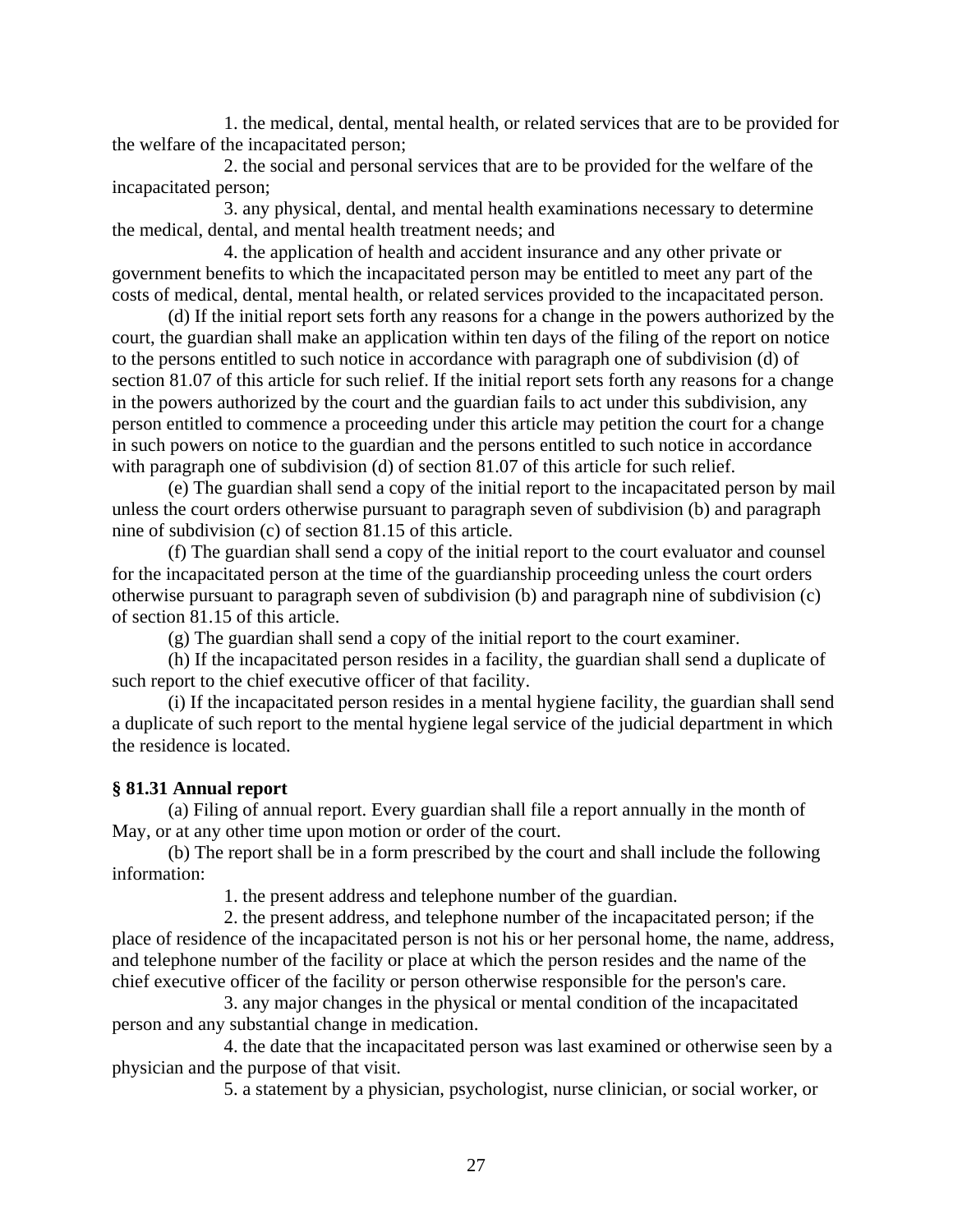other person that has evaluated or examined the incapacitated person within the three months prior to the filing of the report regarding an evaluation of the incapacitated person's condition and the current functional level of the incapacitated person.

 6. to the extent the guardian is charged with providing for the personal needs of the incapacitated person:

 (i) a statement of whether the current residential setting is best suited to the current needs of the incapacitated person;

 (ii) a resume of any professional medical treatment given to the ward in the preceding year;

 (iii) the plan for medical, dental, and mental health treatment, and related services in the coming year;

 (iv) information concerning the social condition of the incapacitated person, including: the social and personal services currently utilized by the incapacitated person; the social skills of the incapacitated person; and the social needs of the incapacitated person.

 7. to the extent the guardian is charged with property management, information required by the provisions of the surrogate's court procedure act prescribing the form of papers to be filed upon the annual accounting of a general guardian of an infant's property.

 8. where the guardian has used or employed the services of the incapacitated person or where moneys have been earned by or received on behalf of such incapacitated person an accounting of any moneys earned or derived from such services.

 9. a resume of any other activities performed by the guardian on behalf of the incapacitated person.

 10. facts indicating the need to terminate the appointment of the guardian, or for any alteration in the powers of the guardian and what specific authority is requested or what specific authority of the guardian will be affected.

 11. any other information which the guardian may be required to file by the order of appointment.

 (c) The guardian shall send a copy of the annual report to the incapacitated person by mail unless the court orders otherwise pursuant to paragraph seven of subdivision (b) and paragraph nine of subdivision (c) of section 81.15 of this article, shall send a copy of the annual report to the court examiner, and shall file a copy of the annual report as provided herein. If the incapacitated person resides in a facility, the guardian shall send a duplicate of such report to the chief executive officer of that facility. If the incapacitated person resides in a mental hygiene facility, the guardian shall send a duplicate of such report to the mental hygiene legal service of the judicial department in which the residence is located. If mental hygiene legal service was appointed as court evaluator or as counsel for the incapacitated person at the time of the guardianship proceeding, the guardian shall send a duplicate of such report to the mental hygiene legal service of the judicial department where venue of the guardianship proceeding was located if so ordered by the court.

 (d) The report shall be filed in the office of the clerk of the court which appointed the guardian.

 (e) If the annual report sets forth any reasons for a change in the powers authorized by the court, the guardian shall make an application within ten days of the filing of the report on notice to the persons entitled to such notice in accordance with paragraph three of subdivision (c) of section 81.16 of this article for such relief. If the annual report sets forth any reasons for a change in the powers authorized by the court, and the guardian fails to act in accordance with this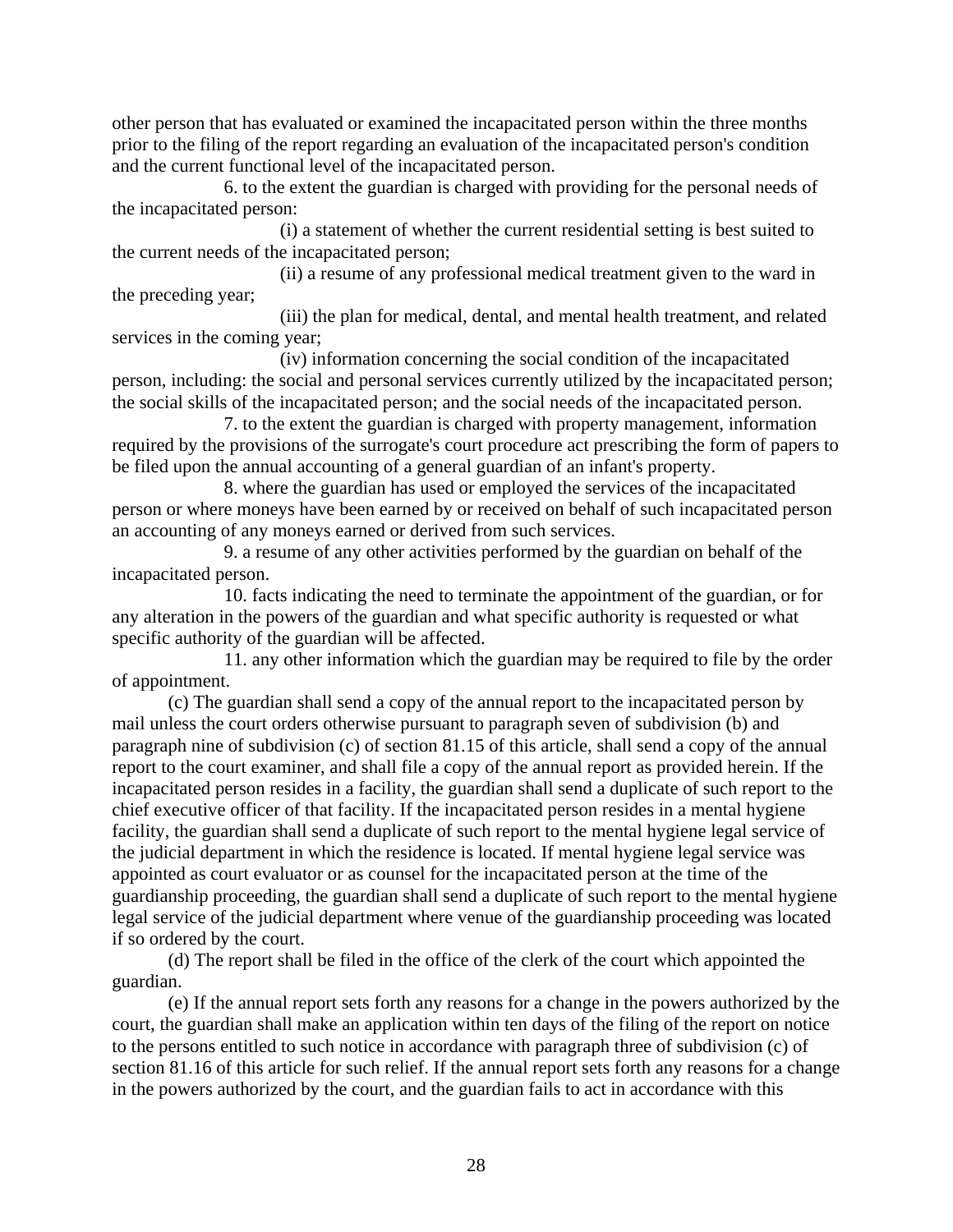subdivision, any person entitled to commence a proceeding under this article may petition the court for a change in such powers on notice to the guardian and the persons entitled to such notice in accordance with paragraph three of subdivision (c) of section 81.16 of this article for such relief.

# **§ 81.32 Examination of initial and annual reports**

(a) Examination of reports generally.

 1. Initial report. Within thirty days of the filing of the initial report, the initial report filed by a guardian under this article shall be examined.

 2. Annual examination. Within thirty days after the filing of the annual report of the preceding year, the annual reports filed by guardians under this article shall be examined to determine the condition and care of the incapacitated person, the finances of the incapacitated person, and the manner in which the guardian has carried out his or her duties and exercised his or her powers.

 (b) Examiners. The presiding justice of the appellate division in each department, or a justice of the supreme court or a special referee designated by a majority of the justices of the appellate division in each department at the request of the presiding justice, shall examine, or cause to be examined by persons designated by the presiding justice or the justices as examiners, all such reports.

(c) Failure to report.

 1. If a guardian fails to file his or her initial or annual report, the person authorized to examine the report shall demand that the guardian file the report within fifteen days after the service of the demand upon him or her. A copy of the demand shall be served upon the guardian or his or her resident agent by certified mail.

 2. Upon failure to comply with such demand, the court, may upon the motion of the court examiner, enter an order requiring compliance with the demand and may deny or reduce the amount of the compensation of the guardian, or remove the guardian pursuant to section 81.35 of this article absent a showing that the guardian has acted in good faith.

(d) Incomplete report.

 1. If the person authorized to examine the report is of the opinion that a more complete or satisfactory report should be filed, the person authorized to examine the report shall demand that the guardian file a revised report or proof of any item in the report. A copy of the demand shall be served upon the guardian or his or her resident agent by certified mail.

 2. Upon failure to comply with such demand, the court, may upon the motion of the court examiner, enter an order requiring compliance with the demand and may deny or reduce the amount of the compensation of the guardian, or remove the guardian pursuant to section 81.35 of this article absent a showing that the guardian has acted in good faith.

 (e) Duty of examiners. The person examining the report may examine the guardian and other witnesses under oath and reduce their testimony to writing. The person examining the report, on five days notice to the guardian, shall file a report in the form and manner prescribed by the order appointing the examiner.

 (f) Expenses of examination. The expenses of the examination shall be payable out of the estate of the incapacitated person examined if the estate amounts to five thousand dollars or more, or, if the estate amounts to less than this sum, by the county treasurer of the county or, within the city of New York by the comptroller of the city of New York, out of any court funds in his or her hands.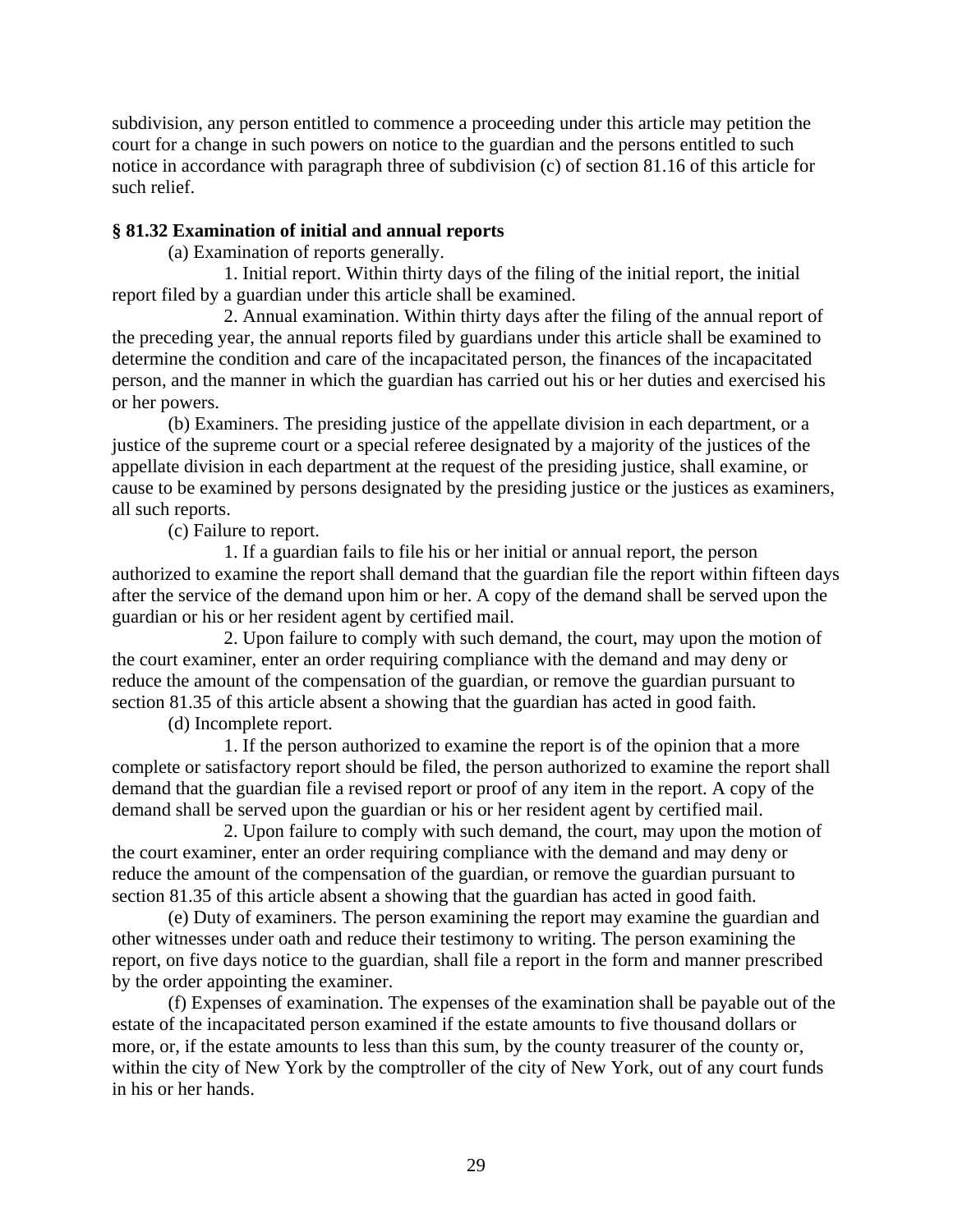#### **§ 81.33 Intermediate and final report**

 (a) A guardian may move in the court of his or her appointment for an order permitting him or her to render an intermediate report to the date of the filing thereof in a form prescribed by the court which shall include the same information as is required under section 81.31 of this article provided, however, that if the incapacitated person has died the report need not include information otherwise required in paragraphs five and six of subdivision (b) of section 81.31 of this article. The court may order the report to be filed with the clerk of the court on or before a fixed date.

 (b) When a guardian dies or is removed, suspended, discharged pursuant to the provisions of this article, or allowed to resign, the court shall order a final report in a form prescribed by the court which shall include the same information as is required under section 81.31 of this article provided, however, that if the incapacitated person has died the report need not include information otherwise required in paragraphs five and six of subdivision (b) of section 81.31 of this article. When such a report has been made in the course of a proceeding to remove a guardian, the court may dispense with a further report.

 (c) Notice of the filing of a report under this section shall be served upon the persons entitled to notice pursuant to paragraph three of subdivision (c) of section 81.16 of this article. If the incapacitated person is deceased, notice shall also be served upon his or her executor or administrator, if any.

 (d) The court may appoint counsel for the incapacitated person, if living, for the protection of such person's rights and interests with regard to such report. The court may appoint a referee to hear the matter and report to the court.

 (e) Upon the motion for a confirmation of the report of the referee, or if the report is made before the court, upon the court's determination, the report shall be judicially approved and filed. The compensation of the referee and of counsel shall be fixed by the court and shall be payable out of the estate of the incapacitated person unless it is determined that the incapacitated person is indigent.

 (f) If the incapacitated person resides in a facility, a copy of a report under this section shall be served upon the chief executive officer in charge of that facility and upon the mental hygiene legal service of the judicial department in which the residence is located.

#### **§ 81.34 Decree on filing instruments approving accounts**

 (a) The guardian or the personal representative of the guardian may present to the court a petition showing the names and addresses of all persons entitled to receive notice pursuant to paragraph three of subdivision (c) of section 81.16 of this article and *the personal representative of the estate* showing that, to the extent the guardian is responsible for the property of the incapacitated person, all taxes have been paid or that no taxes are due and that the petitioner has fully reported and has made full disclosure in writing of all the guardian's actions affecting the property of the incapacitated person to all persons interested and seeking a decree releasing and discharging the petitioner. *Upon the death of the incapacitated person, the guardian is authorized to pay the funeral expenses of the incapacitated person and, in the absence of a duly appointed personal representative of the estate, pay estimated estate and income tax charges, as well as other charges of emergent nature.* [Bold italics effective Jan. 3, 2009]

(b) The petitioner shall also show that the incapacitated person has died or that the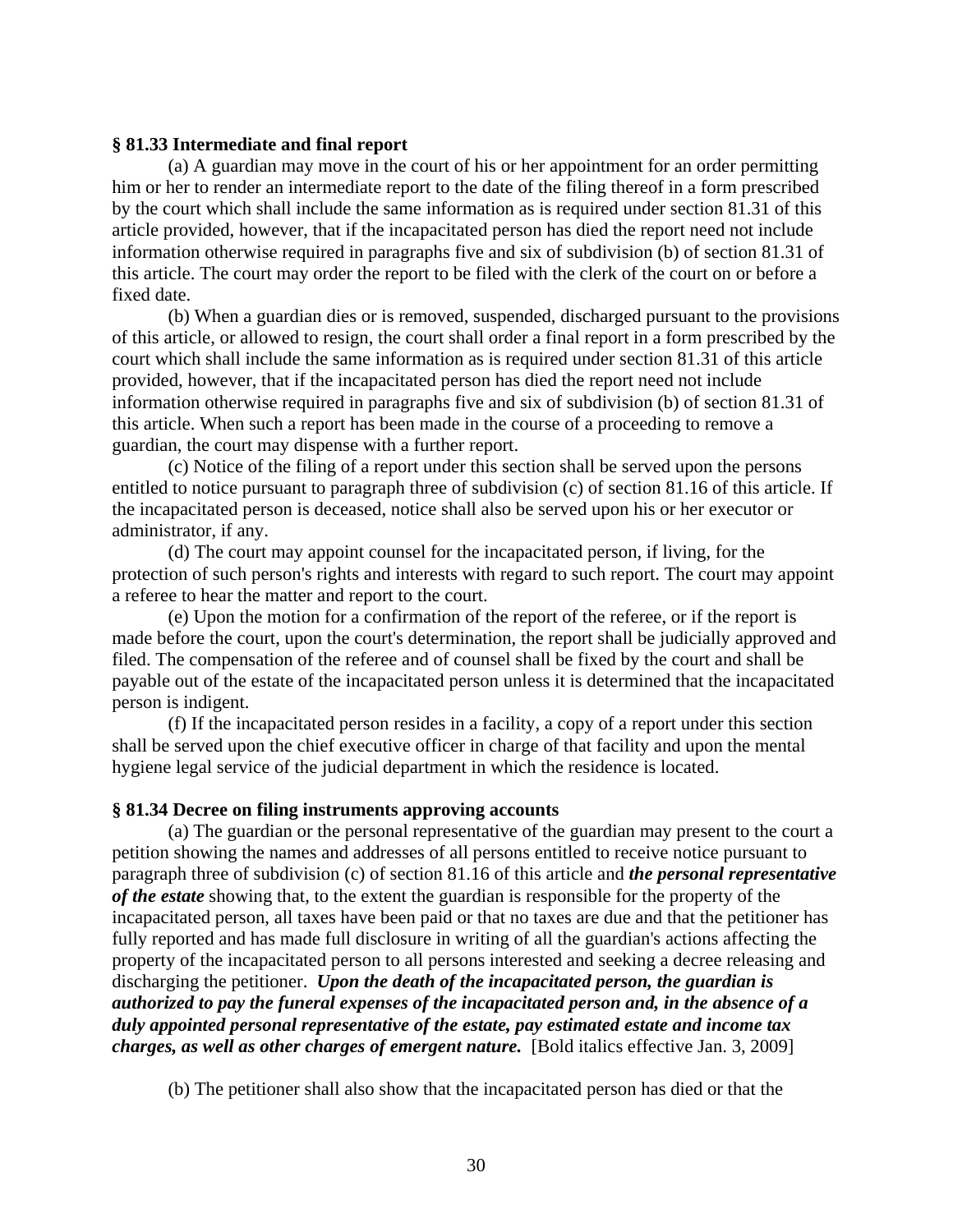guardian has died, or has been removed, suspended, or discharged pursuant to the provisions of this article, or allowed to resign.

 (c) The petitioner shall also file with the petition acknowledged instruments executed by all persons interested or in the case of an infant, or incapacitated person whose claim has been paid, by the guardian, or guardian receiving payment, approving the report of the petitioner and releasing and discharging the petitioner.

 (d) The court may thereupon make a decree releasing and discharging the petitioner and the sureties on his or her bond, if any, from any further liability to the persons interested.

## **§ 81.35 Removal of guardian**

 Upon motion, the court appointing a guardian may remove such guardian when the guardian fails to comply with an order, is guilty of misconduct, or for any other cause which to the court shall appear just. Notice of motion shall be served on the guardian and persons entitled to receive notice pursuant to paragraph three of subdivision (c) of section 81.16 of this article. The motion may be made by the person examining initial and annual reports pursuant to section 81.32 of this article, or by any person entitled to commence a proceeding under this article, including the incapacitated person. The court may fix the compensation of any attorney or person prosecuting the motion. It may compel the guardian to pay personally the costs of the motion if granted.

## **§ 81.36 Discharge or modification of powers of guardian**

 (a) The court appointing the guardian shall discharge such guardian, or modify the powers of the guardian where appropriate, if it appears to the satisfaction of the court that:

 1. the incapacitated person has become able to exercise some or all of the powers necessary to provide for personal needs or property management which the guardian is authorized to exercise;

 2. the incapacitated person has become unable to exercise powers necessary to provide for personal needs or property management which the guardian is not authorized to exercise;

3. the incapacitated person has died; or

 4. for some other reason, the appointment of the guardian is no longer necessary for the incapacitated person, or the powers of the guardian should be modified based upon changes in the circumstances of the incapacitated person.

 (b) The application for relief under this section may be made by the guardian, the incapacitated person, or any person entitled to commence a proceeding under this article.

 (c) There shall be a hearing on notice to the persons entitled to notice pursuant to paragraph three of subdivision (c) of section 81.16 of this article. The court may for good cause shown dispense with the hearing provided that an order of modification increasing the powers of the guardian shall set forth the factual basis for dispensing with the hearing. If the incapacitated person or his or her counsel raises an issue of fact as to the ability of the incapacitated person to provide for his or her personal needs or property management and demands a jury trial of such issue, the court shall order a trial by jury thereof.

 (d) To the extent that relief sought under this section would terminate the guardianship or restore certain powers to the incapacitated person, the burden of proof shall be on the person objecting to such relief. To the extent that relief sought under this section would further limit the powers of the incapacitated person, the burden shall be on the person seeking such relief.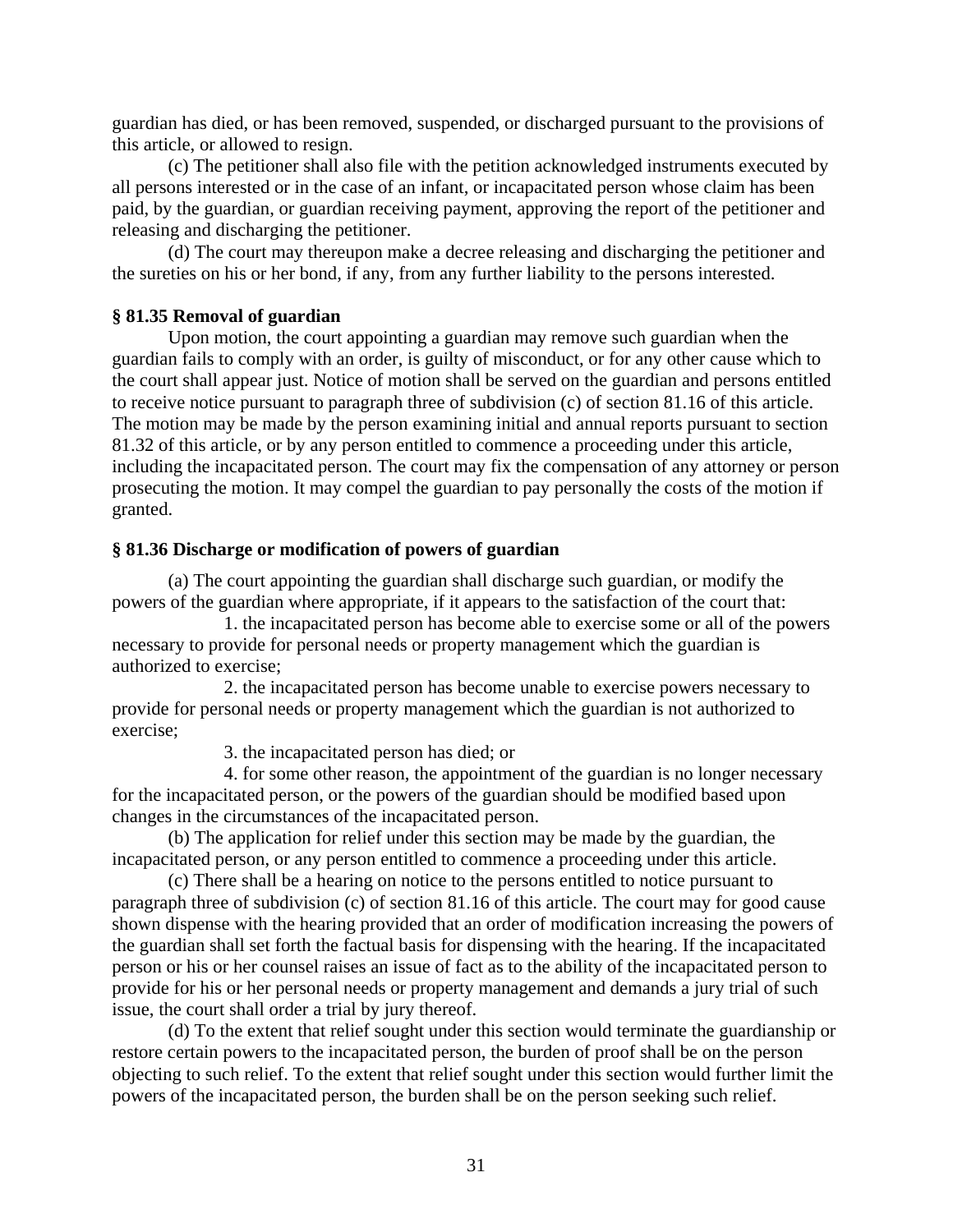(e) If the guardian is discharged because the incapacitated person becomes fully able to care for his or her property, the court shall order that there be restored to such person the property remaining in the hands of the guardian. If the incapacitated person dies, the guardian shall provide for such person's burial or other disposition the cost of which shall be borne by the estate of the incapacitated person.

### **§ 81.37 Resignation or suspension of powers of guardian**

 (a) The court appointing a guardian may allow the guardian to resign or may suspend the powers of the guardian.

 (b) Where a guardian is engaged in war service as defined in section seven hundred seventeen of the surrogate's court procedure act, the court, upon motion by the guardian or any other person and upon such notice as the court may direct, may suspend the powers of the guardian until further order of the court. If the suspension will leave no other person acting as guardian, the motion shall seek the appointment of a successor. When the suspended guardian becomes able to serve, he or she may be reinstated by the court upon motion and such notice as the court may direct. If the suspended guardian is reinstated, the court shall thereupon discharge his or her successor, who may be required to account, and make any other order as justice requires.

#### **§ 81.38 Vacancy in office**

 (a) Interim guardian. A vacancy created by the death, removal, discharge, resignation, or suspension of a guardian shall be filled by the court. Upon the application of any person entitled to commence a proceeding under this article, the court shall appoint an interim guardian who shall serve for a period of ninety days or until a final accounting is filed and a successor guardian is appointed by the court. The powers and duties of the interim guardian shall be specifically enumerated in the order of appointment. The court may require service of the order to show cause seeking the appointment of an interim guardian on any persons it deems appropriate.

 (b) Standby guardian. At the time of the appointment of the guardian, the court may in its discretion appoint a standby guardian to act in the event that the guardian shall resign, die, be removed, discharged, suspended, or become incapacitated. The court may also appoint an alternate and/or successive alternates to the standby guardian, to act if the standby guardian shall resign, die, be removed, discharged, suspended, or become incapacitated. Such standby guardian, or the alternate in the event of the standby guardian's resignation, death, removal, discharge, suspension or adjudication of incapacity, shall without further proceedings be empowered to immediately assume the duties of office immediately upon resignation, death, removal, discharge, suspension or adjudication of incapacity, of the guardian or the standby guardian as set forth in the order of appointment, subject only to the confirmation of appointment by the court sixty days following the assumption of the duties of the office. Before confirming the appointment of a standby guardian, the court may conduct a hearing in accordance with the provisions set forth in section 81.11 of this article upon petition of any person entitled to commence a proceeding under this article.

#### **§ 81.39 Guardian education requirements**

 (a) Each incapacitated person is entitled to a guardian whom the court finds to be sufficiently capable of performing the duties and exercising the powers of a guardian necessary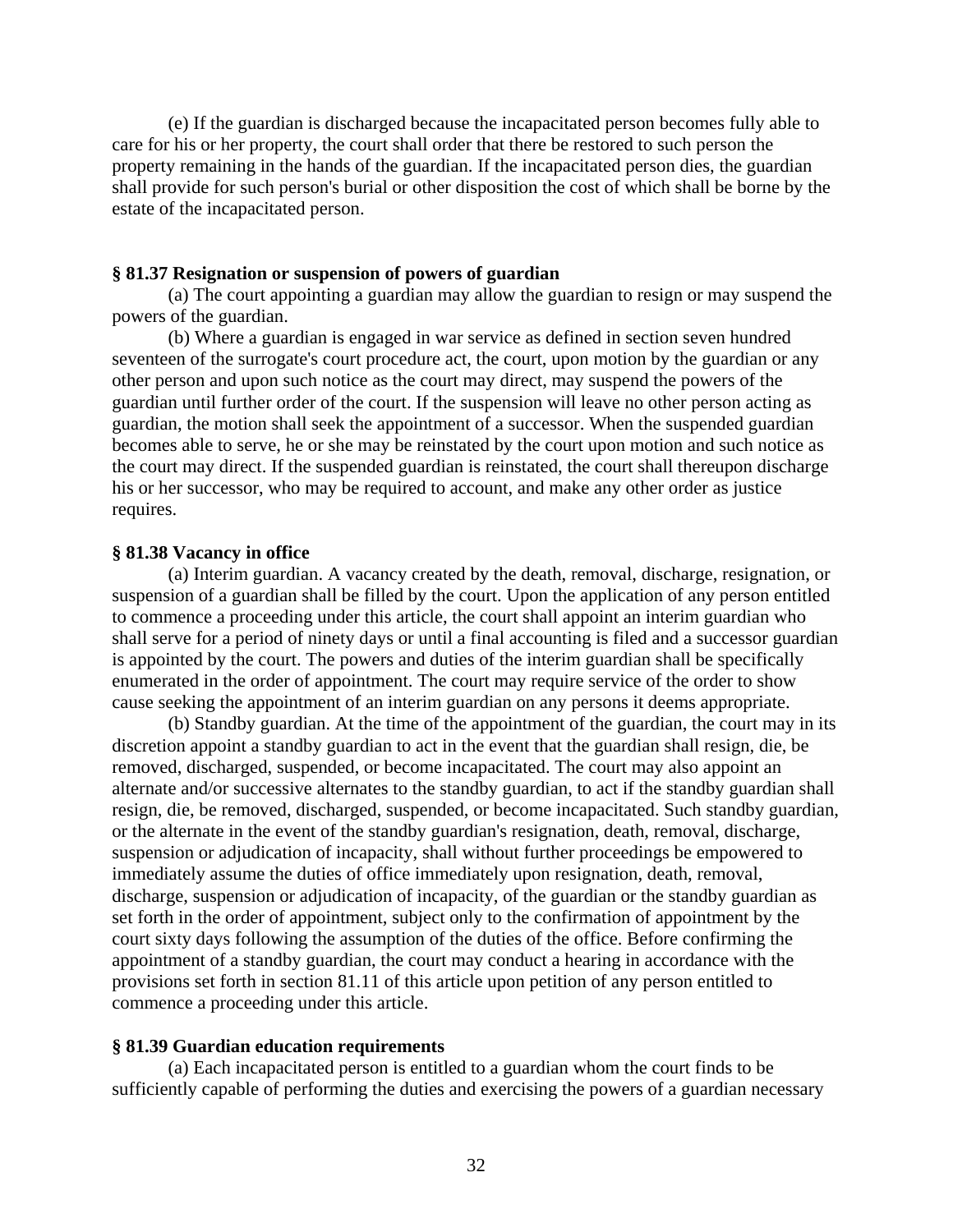to protect the incapacitated person.

 (b) Each person appointed by the court to be a guardian must complete a training program approved by the chief administrator which covers:

1. the legal duties and responsibilities of the guardian;

2. the rights of the incapacitated person;

3. the available resources to aid the incapacitated person;

 4. an orientation to medical terminology, particularly that related to the diagnostic and assessment procedures used to characterize the extent and reversibility of any impairment;

 5. the preparation of annual reports, including financial accounting for the property and financial resources of the incapacitated person.

 (c) The court may, in its discretion, waive some or all of the requirements of this section or impose additional requirements. In doing so, the court shall consider the experience and education of the guardian with respect to the training requirements of this section, the duties and powers assigned to the guardian, and the needs of the incapacitated person.

## **§ 81.40 Court evaluator education requirements**

 (a) Each incapacitated person is entitled to a court evaluator whom the court finds to be sufficiently capable of performing the duties of a court evaluator necessary to ensure that all the relevant information regarding a petition for the appointment of a guardian comes before the court and to assist the court in reaching a decision regarding the appointment of a guardian.

 (b) Each person appointed by the court to be an evaluator must complete a training program approved by the chief administrator which covers:

1. the legal duties and responsibilities of the court evaluator;

 2. the rights of the incapacitated person with emphasis on the due process rights to aid the court evaluator in determining his or her recommendation regarding the appointment of counsel and the conduct of the hearing;

3. the available resources to aid the incapacitated person;

 4. an orientation to medical terminology, particularly that related to the diagnostic and assessment procedures used to characterize the extent and reversibility of any impairment;

5. entitlements;

6. psychological and social concerns relating to the disabled and frail older adults.

 (c) The court may, in its discretion, waive some or all of the requirements of this section or impose additional requirements. In doing so, the court shall consider the experience and education of the court evaluator with respect to the training requirements of this section.

## **§ 81.41 Court examiner education requirements**

 (a) Each incapacitated person is entitled to a thorough examination of all reports required to be filed by the guardian.

 (b) Each person appointed pursuant to section 81.32 of this article must complete a training program approved by the chief administrator which covers the legal duties and responsibilities of the examiner and of guardians.

 (c) The court may, in its discretion, waive some or all of the requirements of this section or impose additional requirements. In so doing, the court shall consider the experience and education of the court examiner with respect to the training requirements of this section.

## **§ 81.42 Compliance**

 (a) A motion to dismiss based on the alleged failure to comply with any of the provisions of this article, other than subparagraph (i) of paragraph one of subdivision (d) of section 81.07 of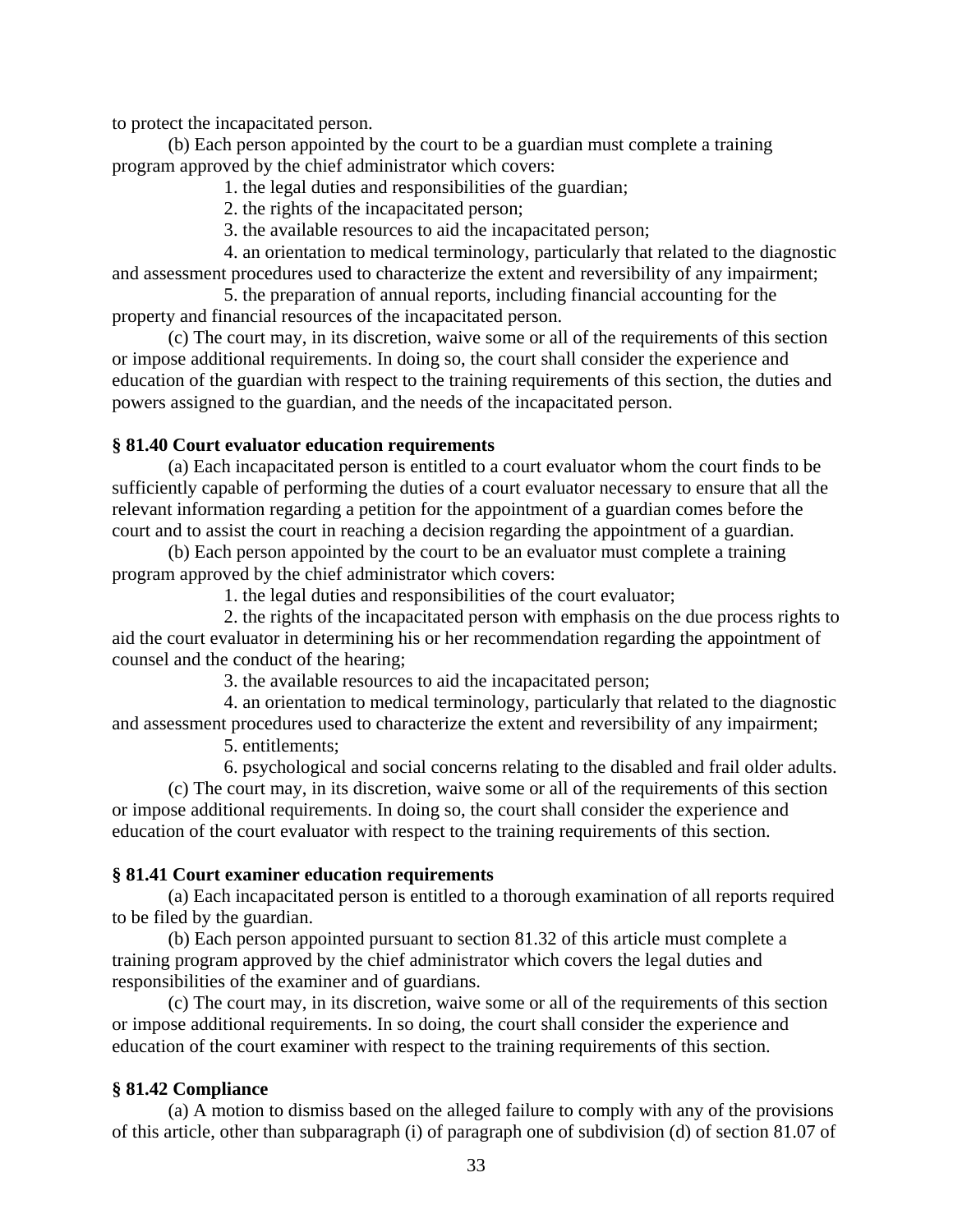this article, must be determined without regard to technical mistakes, deficiencies, and omissions that do not result in actual prejudice that affects the integrity of the proceeding.

 (b) A judgment or order made pursuant to this article, unless reversed on appeal, releases the guardian and the sureties from all claims of the incapacitated person and/or any person affected thereby based on any act or omission directly authorized, approved or confirmed in the judgment or order. This section does not apply where the judgment or order is obtained by fraud or conspiracy or by misrepresentation contained in the notice, petition, account, or in the judgment or order as to any material fact. For purposes of this subdivision, misrepresentation of a material fact includes but is not limited to the omission of a material fact

#### **§ 81.43 Proceedings to discover property withheld**

 (a) To the extent that it is consistent with the authority otherwise granted by the court a guardian may commence a proceeding in the court which appointed the guardian to discover property withheld. The petition shall contain knowledge, or information and belief of any facts tending to show that any interest in real property or money or other personal property, or the proceeds or value thereof, which should be delivered and paid to the guardian, is in the possession, under the control, or within the knowledge or information of respondent who withholds the same from the guardian, whether such possession or control was obtained before or after the appointment of the guardian, or that the respondent refuses to disclose knowledge or information which such person may have concerning the same or which will aid the guardian in making discovery of such property. The petition shall request that respondent be ordered to attend an inquiry and be examined accordingly and deliver property of the incapacitated person if it is within his or her control. The petition may be accompanied by an affidavit or other written evidence, tending to support the allegations thereof. If the court is satisfied on the papers so presented that there are reasonable grounds for the inquiry, it must make an order accordingly, which may be returnable forthwith, or at a future time fixed by the court, and may be served at any time before the hearing. If it shall appear from the petition or from the answer interposed thereto, or in the course of the inquiry made pursuant to the order that a person other than the respondent in the proceeding claims an interest in the property or the proceeds or the value thereof, the court may by the original order or by supplemental order, direct such additional party to attend and be examined in the proceeding in respect of his or her adverse claim, and deliver the property if in his or her control or the proceeds or value thereof. Service of such an order must be made by delivery of a certified copy thereof to the person or persons named therein and the payment or tender, to each of the sum required by law to be paid or tendered to a witness who is subpoenaed to attend a trial in such court.

 (b) If the person directed to appear submits an answer denying any knowledge concerning or the possession of any property which belongs to the incapacitated person or should be delivered to the guardian, or shall make default in answer, he or she shall be sworn to answer truly all questions put to him or her regarding the inquiry requested in the petition. Any claim of title to or right to the possession of any property of the incapacitated person must be made by verified answer in writing. If such answer is interposed, the issues raised thereby shall be tried according to the usual practice of the court as a litigated issue but the interposition of such answer shall not limit the right of the guardian to proceed with the inquiry in respect of property not so claimed by the verified answer. If possession of the property is denied, proof on that issue may be presented to the court by either party. The court may in an appropriate case make interim decrees directing the delivery of property not claimed by verified answer and may continue the proceeding for determination of any litigated issue. If it appears that the guardian is entitled to the possession of the property, the decree shall direct delivery thereof to the guardian or if the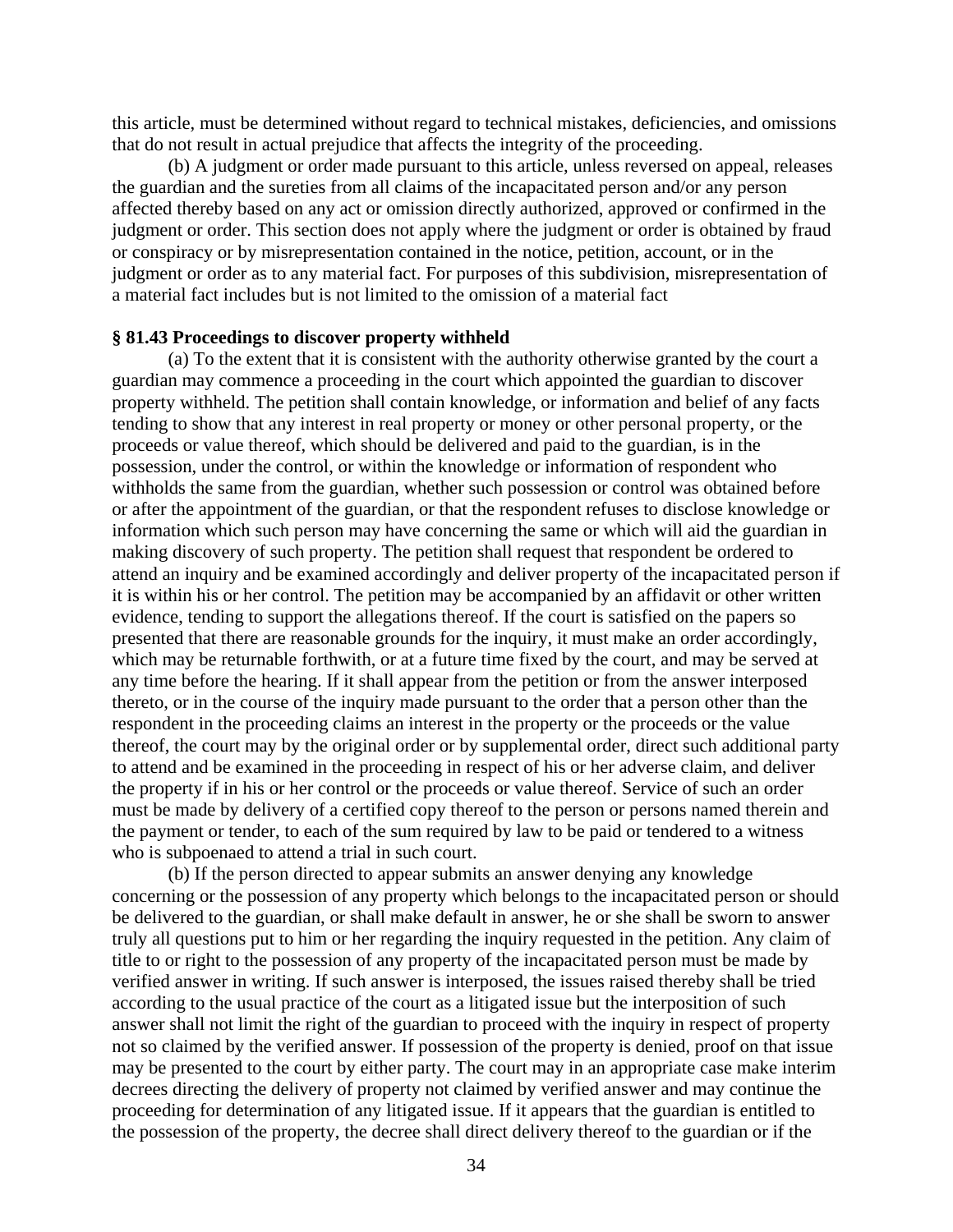property shall have been diverted or disposed of, the decree may direct payment of the proceeds or the value of such property or may impress a trust upon said proceeds or make any determination which a court of equity might decree in following trust property funds. In any case in which a verified answer is served and the court after a trial or hearing determines the issue, the court may in its discretion award costs not exceeding fifty dollars and disbursements to be paid by the unsuccessful party.

# **[Effective Jan. 3, 2009 a new § 81.44 has been enacted.]**

# *§ 81.44. Proceedings upon the death of an incapacitated person*

# *(a) When used in this section:*

*1. "Statement of death" means a statement, in writing and acknowledged, containing the caption and index number of the guardianship proceeding, and the name and address of the last residence of the deceased incapacitated person, the date and place of death, and the names and last known addresses of all persons entitled to notice of further guardianship proceedings pursuant to paragraph three of subdivision (c) of section 81.16 of this article including the nominated and/or appointed personal representative, if any, of the deceased incapacitated person's estate.* 

*2. "Personal representative" means a fiduciary as defined by subdivision twenty-one of section 103 of the surrogate's court procedure act to whom letters have been issued and who is authorized to marshal the assets of the decedent's estate.* 

*3. "Public administrator" means a public administrator within or without the city of New York, as established by articles eleven and twelve of the surrogate's court procedure act, or the chief fiscal officer of a county eligible to be appointed an administrator, pursuant to section twelve hundred nineteen of the surrogate's court procedure act. The role of the public administrator under this section is that of a stake holder or escrowee only, and the public administrator shall not, by virtue of this section, have a substantive role in administering the estate.* 

*4. "Statement of assets and notice of claim" means a written statement under oath containing the caption and index number of the guardianship proceeding, the name and address of the incapacitated person at the time of death, a description of the nature and approximate value of guardianship property at the time of the incapacitated person's death; with the approximate amount of any claims, debts or liens against the guardianship property, including but not limited to medicaid liens, tax liens and administrative costs, with an itemization and approximate amount of such costs and claims or liens.* 

*(b) Unless otherwise directed by the court, all papers required to be served by this section shall be served by regular mail and by certified mail return receipt requested.* 

*(c) Within twenty days of the death of an incapacitated person, the guardian shall:* 

*1. serve a copy of the statement of death upon the court examiner, the duly appointed personal representative of the decedent's estate, or, if no person representative has been appointed, then upon the personal representative named in the decedent's will or any trust instrument, if known, and upon the public administrator of the chief fiscal officer of the county in which the guardian was appointed, and* 

*2. file the original statement of death together with proof of service upon the personal representative and/or public administrator or chief fiscal officer, as the case may be, with the court which issued letters of guardianship.*